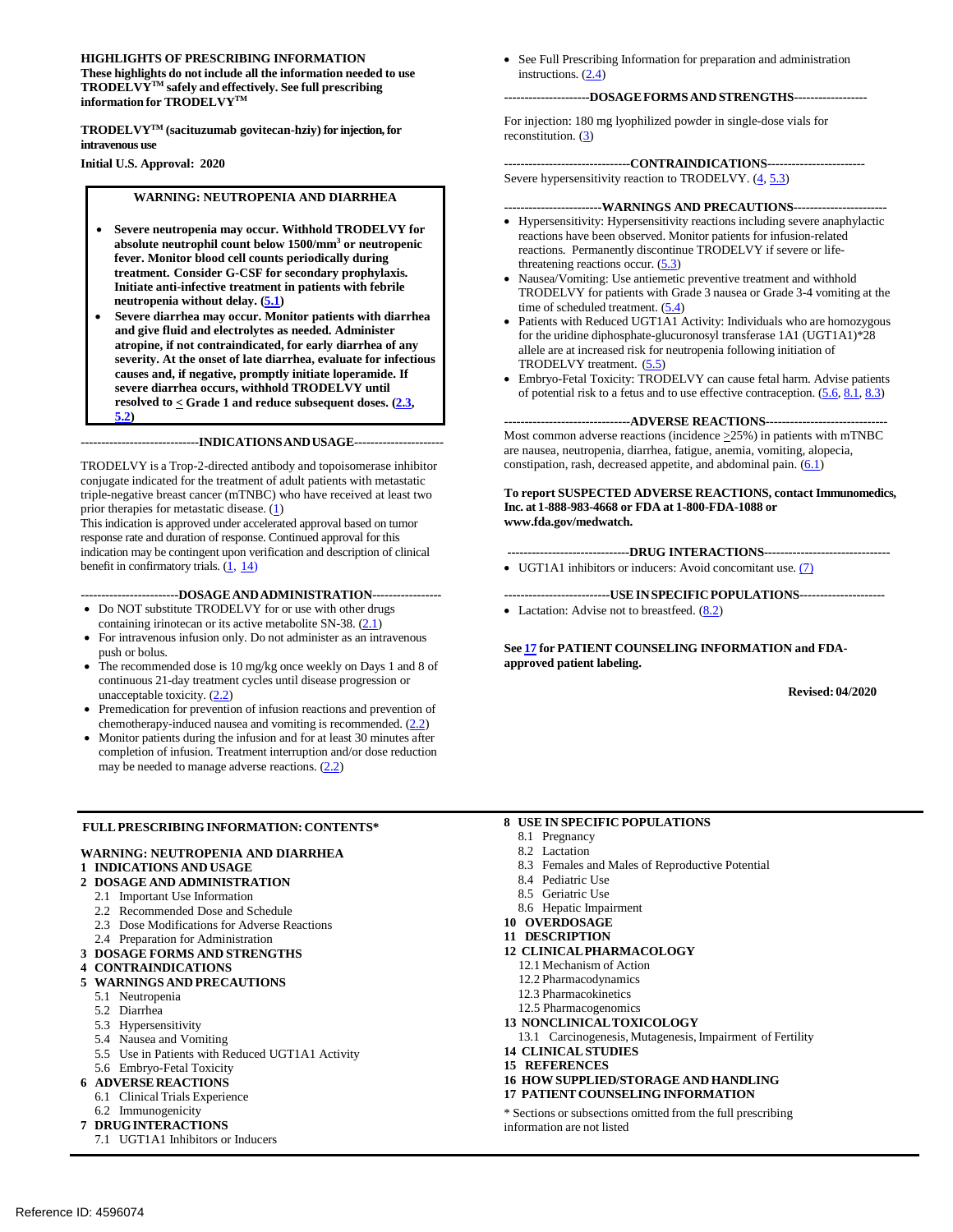## **FULL PRESCRIBING INFORMATION**

# **WARNING: NEUTROPENIA AND DIARRHEA**

- **Severe neutropenia may occur. Withhold TRODELVY for absolute neutrophil count below 1500/mm3 or neutropenic fever. Monitor blood cell counts periodically during treatment. Consider G-CSF for secondary prophylaxis. Initiate anti-infective treatment in patient with febrile neutropenia without delay**  *[see Warnings and Precautions [\(5.1\)](#page-4-0)].*
- **Severe diarrhea may occur. Monitor patients with diarrhea and give fluid and electrolytes as needed. diarrhea, evaluate for infectious causes and, if negative, promptly initiate loperamide** *[see Warnings and*   *Precautions [\(5.2\)](#page-4-1)].* **If severe diarrhea occurs, withhold TRODELVY until resolved to < Grade 1 and Administer atropine, if not contraindicated, for early diarrhea of any severity. At the onset of late reduce subsequent doses** *[see Dosage and Administration [\(2.3\)](#page-2-0)].*

#### <span id="page-1-0"></span>**1 INDICATIONS AND USAGE**

 TRODELVY is indicated for the treatment of adult patients with metastatic triple-negative breast cancer (mTNBC) who have received at least two prior therapies for metastatic disease.

 have received at least two prior therapies for metastatic disease. This indication is approved under accelerated approval based on tumor response rate and duration of response *[see Clinical Studies [\(14\)](#page-14-0)]*. Continued approval for this indication may be contingent upon verification and description of clinical benefit in confirmatory trials.

#### <span id="page-1-1"></span>**2 DOSAGE AND ADMINISTRATION**

# **2.1 Important Use Information**

 **Do NOT substitute TRODELVY for or use with other drugs containing irinotecan or its active metabolite SN-38.**

#### <span id="page-1-2"></span>**2.2 Recommended Dose and Schedule**

 The recommended dose of TRODELVY is 10 mg/kg administered as an intravenous infusion once weekly on Days 1 and 8 of 21-day treatment cycles. Continue treatment until disease progression or unacceptable toxicity. Do not administer TRODELVY at doses greater than 10 mg/kg.

Administer TRODELVY as an intravenous infusion only. Do not administer as an intravenous push or bolus.

 First infusion: Administer infusion over 3 hours. Observe patients during the infusion and for at least 30 minutes following the initial dose, for signs or symptoms of infusion-related reactions *[see Warning and Precautions [\(5.3\)](#page-4-2)]*.

 Subsequent infusions: Administer infusion over 1 to 2 hours if prior infusions were tolerated. Observe patients during the infusion and for at least 30 minutes after infusion.

#### Premedication

Prior to each dose of TRODELVY, premedication for prevention of infusion reactions and prevention of chemotherapyinduced nausea and vomiting (CINV) is recommended.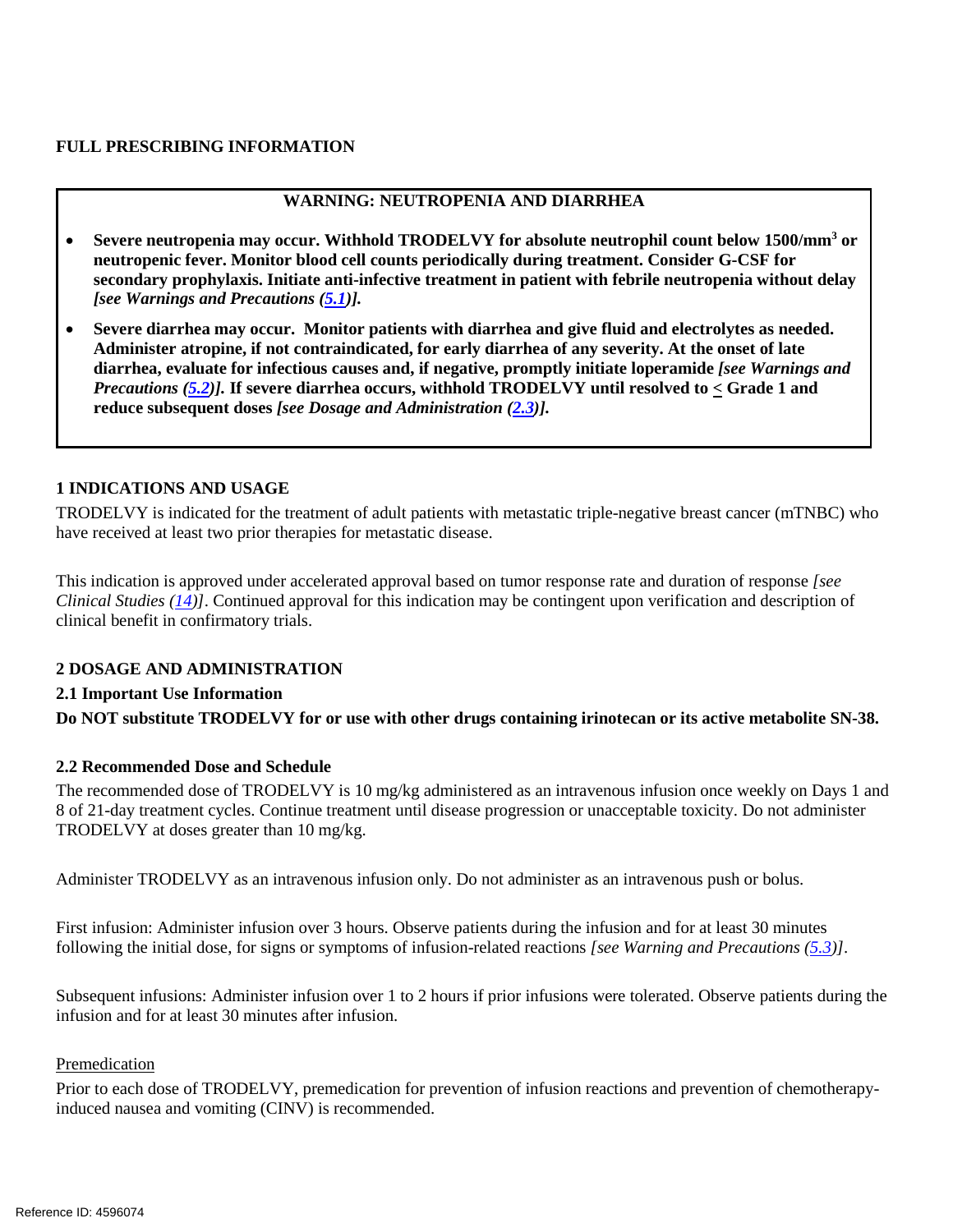- Premedicate with antipyretics, H1 and H2 blockers prior to infusion, and corticosteroids may be used for patients who had prior infusion reactions.
- Premedicate with a two or three drug combination regimen (e.g., dexamethasone with either a 5-HT3 receptor antagonist or an  $NK_1$  receptor antagonist, as well as other drugs as indicated).

# <span id="page-2-0"></span>**2.3 Dose Modifications for Adverse Reactions**

#### Infusion-related Reactions

Slow or interrupt the infusion rate of TRODELVY if the patient develops an infusion-related reaction. Permanently discontinue TRODELVY for life-threatening infusion-related reactions *[see Warnings and Precautions [\(5.3\)](#page-4-2)]* 

#### Dose Modifications for Adverse Reactions

 Withhold or discontinue TRODELVY to manage adverse reactions as described in Table 1. Do not re-escalate the TRODELVY dose after a dose reduction for adverse reactions has been made.

| <b>Adverse Reaction</b>                                                                                                                                                       | Occurrence | <b>Dose Modification</b>                          |
|-------------------------------------------------------------------------------------------------------------------------------------------------------------------------------|------------|---------------------------------------------------|
| <b>Severe Neutropenia</b> [see Warnings and Precautions $(5.1)$ ]                                                                                                             |            |                                                   |
| Grade 4 neutropenia $\geq$ 7 days,<br><b>OR</b>                                                                                                                               | First      | 25% dose reduction and<br>administer granulocyte- |
| Grade 3 febrile neutropenia<br>(absolute neutrophil count $\langle 1000/nm^3$ and fever                                                                                       |            | colony stimulating<br>factor (G-CSF)              |
| $\geq$ 38.5°C),                                                                                                                                                               | Second     | 50% dose reduction                                |
| <b>OR</b>                                                                                                                                                                     | Third      | <b>Discontinue Treatment</b>                      |
| At time of scheduled treatment, Grade 3-4 neutropenia<br>which delays dosing by 2 or 3 weeks for recovery to $\leq$<br>Grade 1                                                |            |                                                   |
| At time of scheduled treatment, Grade 3-4 neutropenia<br>which delays dosing beyond 3 weeks for recovery to $\leq$<br>Grade 1                                                 | First      | Discontinue treatment                             |
| <b>Severe Non-Neutropenic Toxicity</b>                                                                                                                                        |            |                                                   |
| Grade 4 non-hematologic toxicity of any duration,                                                                                                                             | First      | 25% dose reduction                                |
| <b>OR</b>                                                                                                                                                                     | Second     | 50% dose reduction                                |
| Any Grade 3-4 nausea, vomiting or diarrhea due to<br>treatment that is not controlled with antiemetics and                                                                    |            |                                                   |
| anti-diarrheal agents [see Warnings and Precautions<br>$(5.2, 5.4)$ ,                                                                                                         | Third      | Discontinue treatment                             |
| <b>OR</b>                                                                                                                                                                     |            |                                                   |
| Other Grade 3-4 non-hematologic toxicity persisting >48<br>hours despite optimal medical management,                                                                          |            |                                                   |
| <b>OR</b>                                                                                                                                                                     |            |                                                   |
| At time of scheduled treatment, Grade 3-4 non-<br>neutropenic hematologic or non-hematologic toxicity,<br>which delays dose by 2 or 3 weeks for recovery to $\leq$<br>Grade 1 |            |                                                   |

#### **Table 1: Dose Modifications for Adverse Reactions**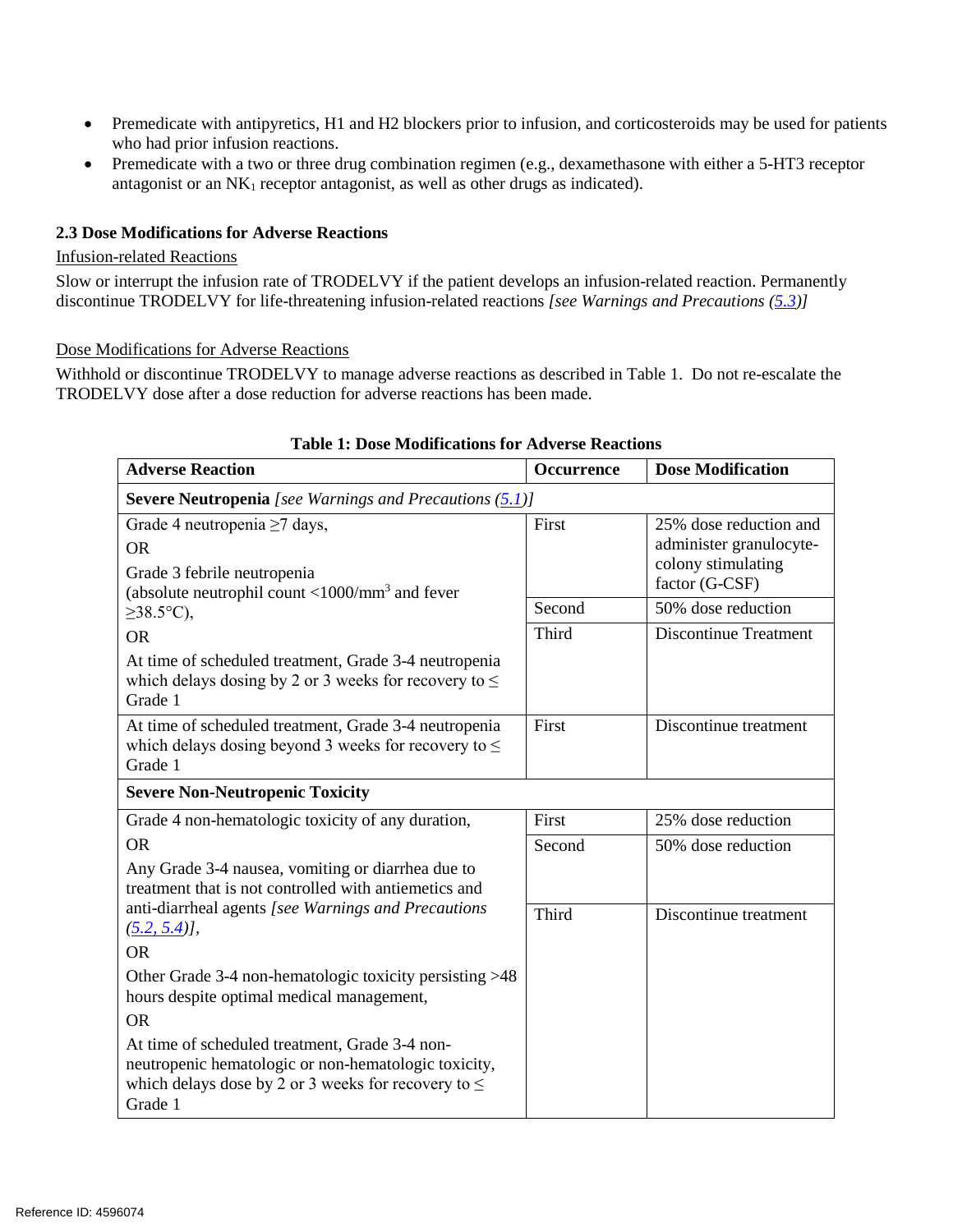<span id="page-3-2"></span>

| In the event of Grade 3-4 non-neutropenic hematologic         | First | Discontinue treatment |
|---------------------------------------------------------------|-------|-----------------------|
| or non-hematologic toxicity, which does not recover to $\leq$ |       |                       |
| Grade 1 within 3 weeks                                        |       |                       |

# <span id="page-3-0"></span>**2.4 Preparation for Administration**

Reconstitution

- TRODELVY is a cytotoxic drug.
- Follow applicable special handling and disposal procedures<sup>1</sup>.
- Calculate the required dose (mg) of TRODELVY based on the patient's body weight at the beginning of each treatment cycle (or more frequently if the patient's body weight changed by more than 10% since the previous administration) *[see Dosage and Administration [\(2.1\)](#page-1-2)]*.
- Allow the required number of vials to warm to room temperature.
- Using a sterile syringe, slowly inject 20 mL of 0.9% Sodium Chloride Injection, USP, into each 180 mg TRODELVY vial. The resulting concentration will be 10 mg/mL.
- permit. The solution should be free of visible particulates, clear and yellow. Do not use the reconstituted solution if it is • Gently swirl vials and allow to dissolve for up to 15 minutes. Do not shake. Parenteral drug products should be inspected visually for particulate matter and discoloration prior to administration, whenever solution and container cloudy or discolored.
- Use immediately to prepare a diluted TRODELVY infusion solution.

# Dilution

- according to patient's body weight. Withdraw this amount from the vial(s) using a syringe. Discard any unused portion • Calculate the required volume of the reconstituted TRODELVY solution needed to obtain the appropriate dose remaining in the vial(s).
- minimize foaming. Do not shake the contents. • Slowly inject the required volume of reconstituted TRODELVY solution into a polypropylene (PP) infusion bag, to
- of 1.1 mg/mL to 3.4 mg/mL (total volume should not exceed 500 mL). For patients whose body weight exceeds 170 kg, divide the total dosage of TRODELVY equally between two 500 mL infusion bags and infuse sequentially via slow • Adjust the volume in the infusion bag as needed with 0.9% Sodium Chloride Injection, USP, to obtain a concentration infusion.
- immediately, the infusion bag containing TRODELVY solution can be stored refrigerated 2°C to 8°C (36°F to 46°F) • Only 0.9% Sodium Chloride Injection, USP, should be used since the stability of the reconstituted product has not been determined with other infusion-based solutions. Use the diluted solution in the infusion bag immediately. If not used for up to 4 hours. After refrigeration, administer diluted solution within 4 hours (including infusion time).

Do Not Freeze or Shake. Protect from Light.

Administration

- Administer TRODELVY as an intravenous infusion. Protect infusion bag from light.
- An infusion pump may be used.
- Do not mix TRODELVY, or administer as an infusion, with other medicinal products.
- Upon completion of the infusion, flush the intravenous line with 20 mL 0.9% Sodium Chloride Injection, USP.

# <span id="page-3-1"></span>**3 DOSAGE FORMS AND STRENGTHS**

For injection: 180 mg off-white to yellowish lyophilized powder in a single-dose vial.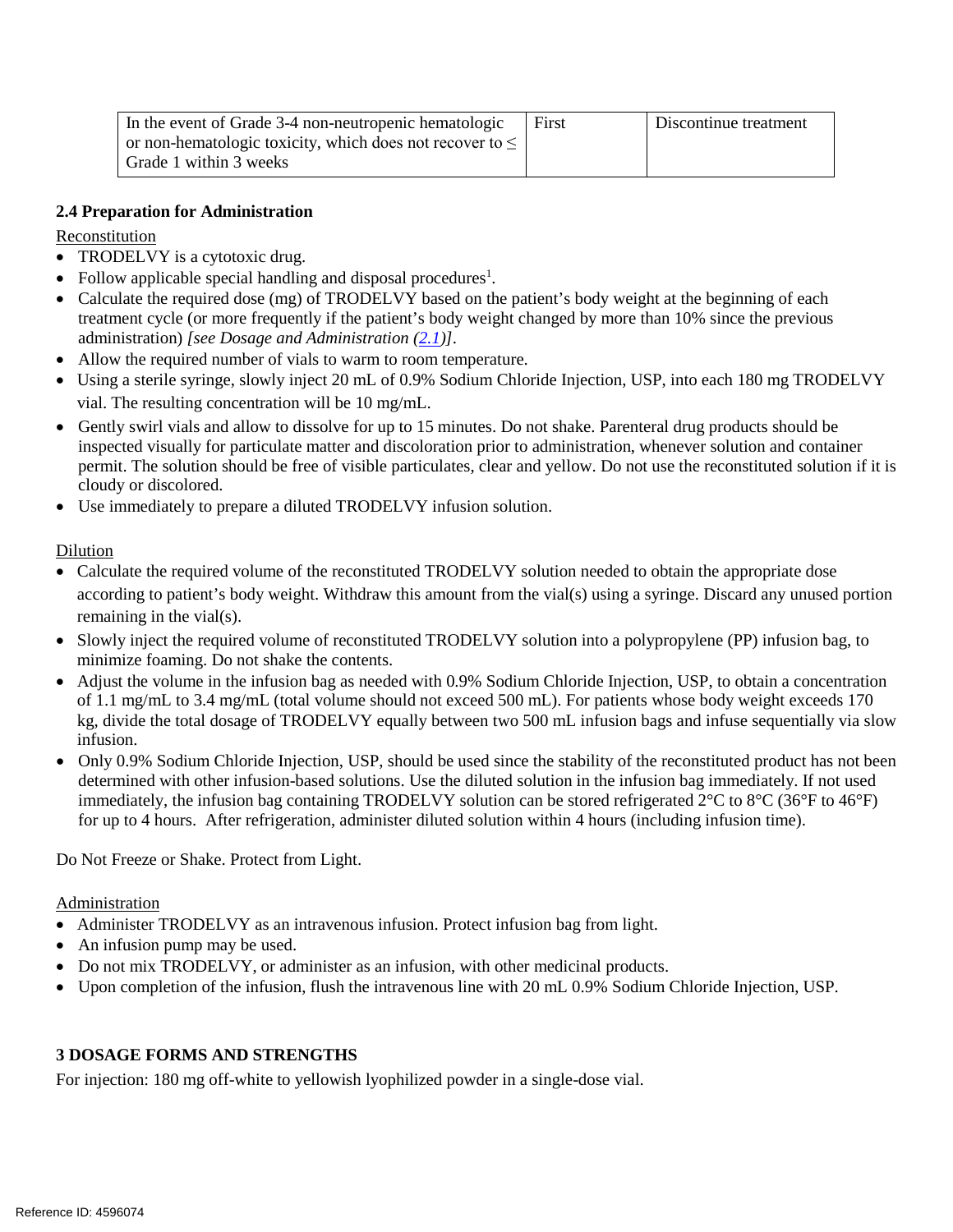## **4 CONTRAINDICATIONS**

TRODELVY is contraindicated in patients who have experienced a severe hypersensitivity reaction to TRODELVY *[see Warnings and Precautions [\(5.3\)](#page-4-2)]*.

# **5 WARNINGS AND PRECAUTIONS**

## <span id="page-4-0"></span>**5.1 Neutropenia**

TRODELVY can cause severe or life-threatening neutropenia. Withhold TRODELVY for absolute neutrophil count below 1500/mm3 on Day 1 of any cycle or neutrophil count below 1000/mm3 on Day 8 of any cycle. Withhold TRODELVY for neutropenic fever. Dose modifications may be required due to neutropenia *[see Dosage and Administration [\(2.3\)](#page-2-0)]*.

 mTNBC after at least two prior therapies. Less than 1% (1/408) of patients had febrile neutropenia leading to permanent Febrile neutropenia occurred in 6% (24/408) patients treated with TRODELVY, including 8% (9/108) patients with discontinuation.

 The incidence of Grade 1-4 neutropenia was 64% in patients with mTNBC (n=108). In all patients treated with TRODELVY (n=408), the incidence of Grade1-4 neutropenia was 54%; Grade 4 neutropenia occurred in 13%. Less than 1% (2/408) of patients permanently discontinued treatment due to neutropenia.

# <span id="page-4-1"></span>**5.2 Diarrhea**

TRODELVY can cause severe diarrhea. Withhold TRODELVY for Grade 3-4 diarrhea at the time of scheduled treatment administration and resume when resolved to ≤ Grade 1 [*see Dosage and Administration [\(2.3\)](#page-2-0)*].

 followed by 2 mg with every episode of diarrhea for a maximum of 16 mg daily. Discontinue loperamide 12 hours after diarrhea resolves. Additional supportive measures (e.g., fluid and electrolyte substitution) may also be employed as At the onset of diarrhea, evaluate for infectious causes and if negative, promptly initiate loperamide, 4 mg initially clinically indicated.

 diarrhea, salivation, etc.) can receive appropriate premedication (e.g., atropine) for subsequent treatments. Patients who exhibit an excessive cholinergic response to treatment with TRODELVY (e.g., abdominal cramping,

 Diarrhea occurred in 63% (68/108) of patients with mTNBC and 62% (254/408) of all patients treated with TRODELVY. In each population, events of Grade 3-4 occurred in 9% (10/108) of mTNBC patients and 9% (36/408) of all patients treated with TRODELVY. Four out of 408 patients (<1%) discontinued treatment because of diarrhea. Neutropenic colitis was observed in 2% (2/108) of patients in the mTNBC cohort and 1% of all patients treated with TRODELVY.

# <span id="page-4-2"></span>**5.3 Hypersensitivity**

 clinical trials with TRODELVY. TRODELVY can cause severe and life-threatening hypersensitivity. Anaphylactic reactions have been observed in

 Hypersensitivity reactions within 24 hours of dosing occurred in 37% (151/408) of patient treated with TRODELVY. Grade 3-4 hypersensitivity occurred in 1% (6/408) of patients treated with TRODELVY. The incidence of hypersensitivity reactions leading to permanent discontinuation of TRODELVY was 1% (3/408).

 Pre-infusion medication for patients receiving TRODELVY is recommended*.* Observe patients closely for infusion-related reactions during each TRODELVY infusion and for at least 30 minutes after completion of each infusion *[see*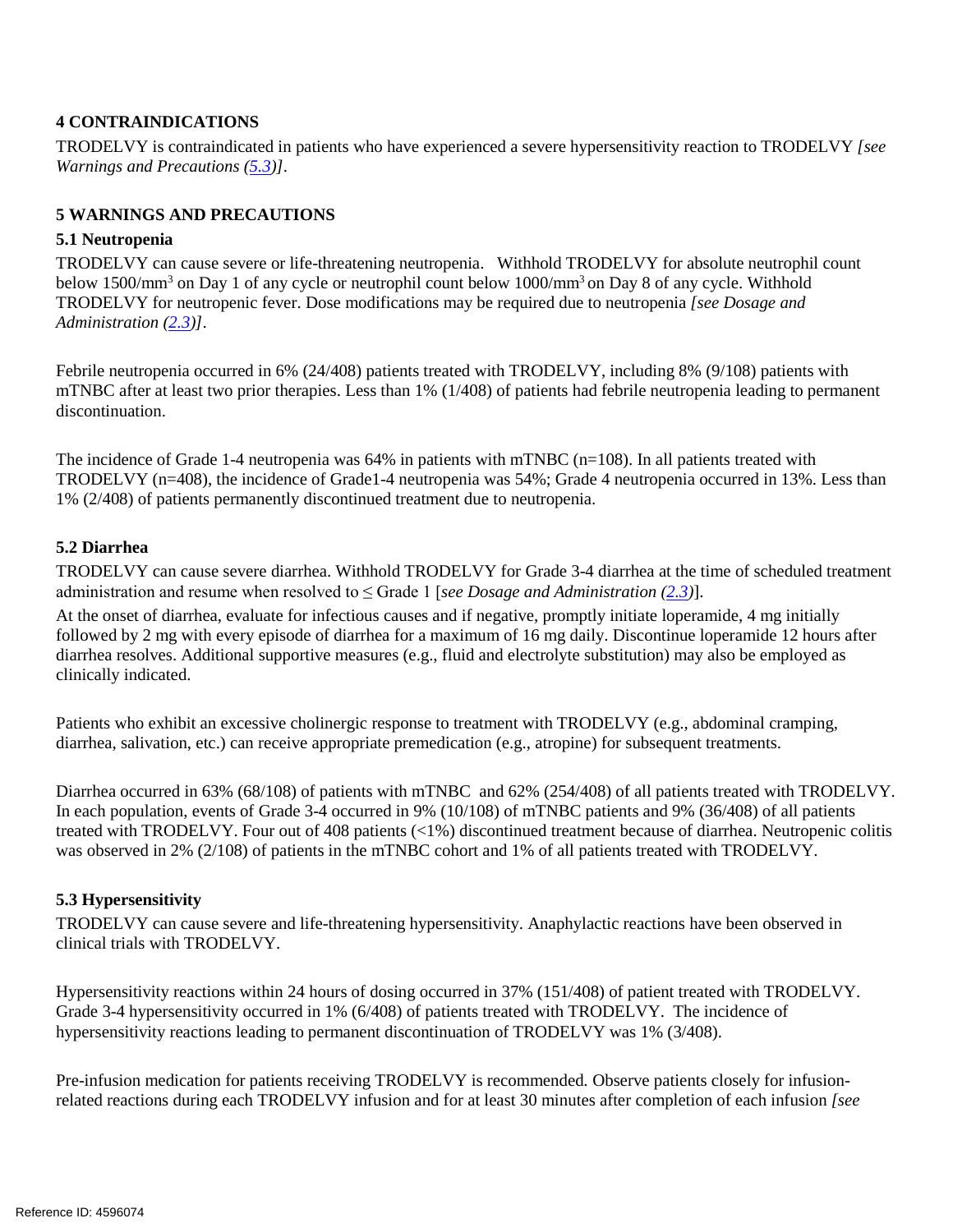*Dosage and Administration [\(2.3\)](#page-2-0)]*. Medication to treat such reactions, as well as emergency equipment, should be available for immediate use.

#### <span id="page-5-0"></span>**5.4 Nausea and Vomiting**

 TRODELVY is emetogenic. Nausea occurred in 69% (74/108) of patients with mTNBC and 69% (281/408) of all patients treated with TRODELVY. Grade 3 nausea occurred in 6% (7/108) and 5% (22/408) of these populations, respectively.

 Vomiting occurred in 49% (53/108) of patients with mTNBC and 45% (183/408) of all patients treated with TRODELVY. Grade 3 vomiting occurred in 6% (7/108) and 4% (16/408) of these patients, respectively.

 or an NK-1 receptor antagonist as well as other drugs as indicated) for prevention of chemotherapy-induced nausea and Premedicate with a two or three drug combination regimen (e.g., dexamethasone with either a 5-HT3 receptor antagonist vomiting (CINV).

 and resume with additional supportive measures when resolved to Grade ≤ 1 *[see Dosage and Administration [\(2.3\)](#page-2-0)].* Withhold TRODELVY doses for Grade 3 nausea or Grade 3-4 vomiting at the time of scheduled treatment administration

 given take-home medications with clear instructions for prevention and treatment of nausea and vomiting. Additional antiemetics and other supportive measures may also be employed as clinically indicated. All patients should be

#### <span id="page-5-3"></span><span id="page-5-1"></span> **5.5 Use in Patients with Reduced UGT1A1 Activity**

 Individuals who are homozygous for the uridine diphosphate-glucuronosyl transferase 1A1 (UGT1A1)\*28 allele are at TRODELVY treatment. increased risk for neutropenia and may be at increased risk for other adverse reactions following initiation of

 In 84% (343/408) of patients who received TRODELVY (up to 10 mg/kg on Days 1 and 8 of a 21-day cycle) and had retrospective UGT1A1 genotype results available, the incidence of Grade 4 neutropenia was 26% (10/39) in patients homozygous for the UGT1A1\*28 allele, 13% (20/155) in patients heterozygous for the UGT1A1\*28 allele and 11% (16/149) in patients homozygous for the wild-type allele *[see Clinical Pharmacology [\(12.5\)](#page-14-1)]*.

 Closely monitor patients with reduced UGT1A1 activity for severe neutropenia. The appropriate dose for patients who are homozygous for UGT1A1\*28 is not known and should be considered based on individual patient tolerance to treatment *[see Dosage and Administration [\(2.3\)](#page-2-0)].* 

#### <span id="page-5-2"></span>**5.6 Embryo-Fetal Toxicity**

 Based on its mechanism of action, TRODELVY can cause teratogenicity and/or embryo-fetal lethality when administered potential of the potential risk to a fetus. Advise females of reproductive potential to use effective contraception during treatment with TRODELVY and for 6 months after the last dose. Advise male patients with female partners of reproductive potential to use effective contraception during treatment with TRODELVY and for 3 months after the last to a pregnant woman. TRODELVY contains a genotoxic component, SN-38, and targets rapidly dividing cells *[see Clinical Pharmacology [\(12.1\)](#page-12-0) and Nonclinical Toxicology [\(13.1\)](#page-14-2)].* Advise pregnant women and females of reproductive dose *[see Use in Specific Populations [\(8.1,](#page-10-0) [8.3\)](#page-10-1)]*.

#### **6 ADVERSE REACTIONS**

The following adverse reactions are discussed in greater detail in other sections of the label: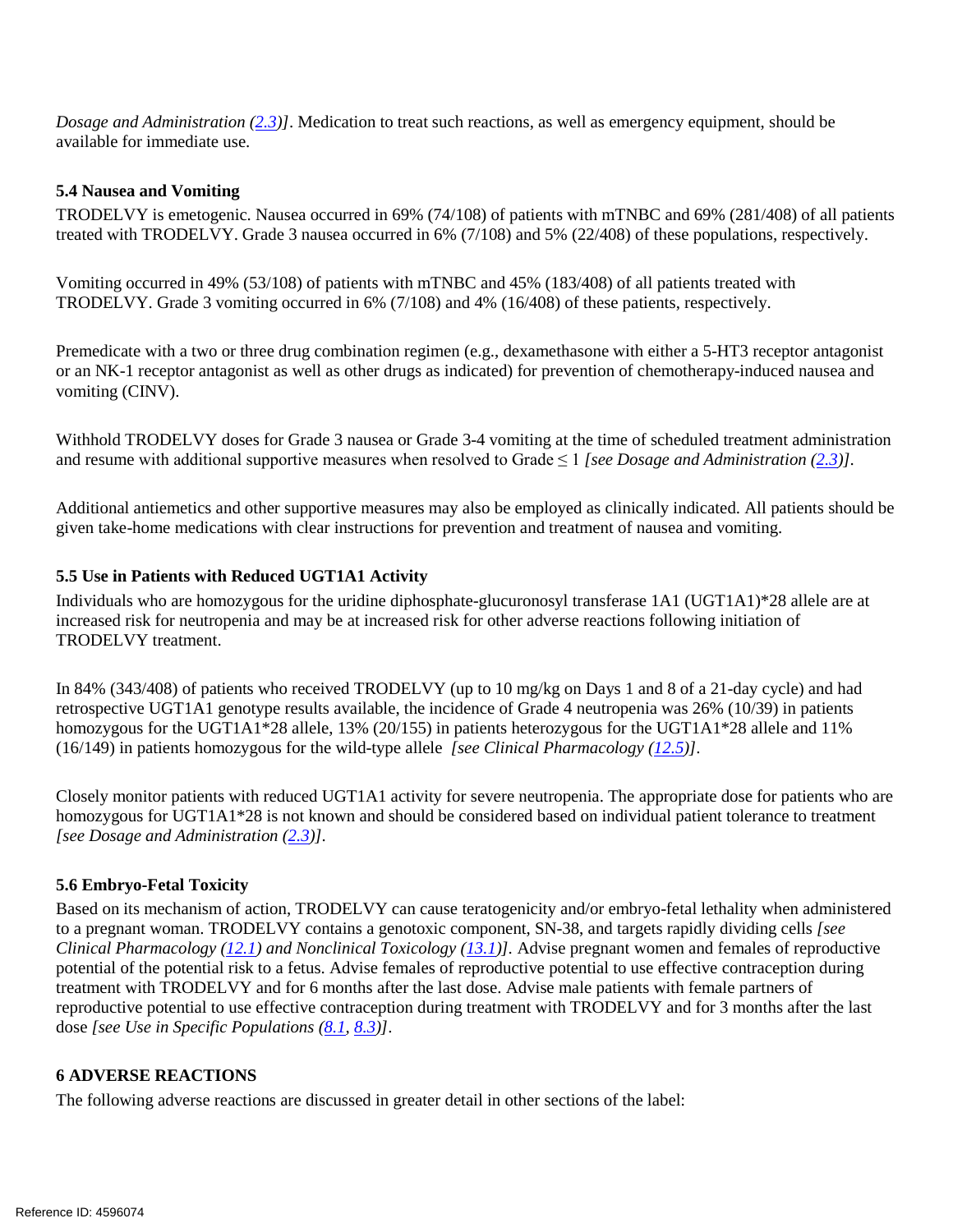- Neutropenia *[see Warnings and Precautions [\(5.1\)](#page-4-0)]*
- Diarrhea *[see Warnings and Precautions [\(5.2\)](#page-4-1)]*
- Hypersensitivity *[see Warnings and Precautions [\(5.3\)](#page-4-2)]*
- Nausea and Vomiting *[see Warnings and Precautions [\(5.4\)](#page-5-0)]*

# <span id="page-6-0"></span>**6.1 Clinical Trials Experience**

 Because clinical trials are conducted under widely varying conditions, adverse reaction rates observed in the clinical trials of a drug cannot be directly compared to rates in the clinical trials of another drug and may not reflect the rates observed in clinical practice.

 arm, open-label study (IMMU-132-01) in 408 patients with mTNBC and other malignancies who had received prior systemic therapeutic regimen for advanced disease. TRODELVY was administered as an intravenous infusion once toxicity. The data described in the Warnings and Precautions section reflect exposure to TRODELVY as a single agent in a singleweekly on Days 1 and 8 of 21-day treatment cycles at doses up to 10 mg/kg until disease progression or unacceptable

toxicity.<br>The data in Table 2 reflect exposure to TRODELVY in a subset of 108 patients with mTNBC who had received at least two prior treatments for metastatic disease in study (IMMU-132-01). Patients received TRODELVY 10 mg/kg via median treatment duration in these 108 patients was 5.1 months (range: 0-51 months). intravenous infusion on Days 1 and 8 of 21-day treatment cycles until disease progression or unacceptable toxicity. The

 Serious adverse reactions were reported in 31% of the patients. The most frequent serious adverse reactions (reported in >1%) of the patients receiving TRODELVY were febrile neutropenia (6%) vomiting (5%), nausea (3%), dyspnea (3%), diarrhea (4%), anemia (2%), pleural effusion, neutropenia, pneumonia, dehydration (each 2%).

 TRODELVY was permanently discontinued for adverse reactions in 2% of patients. Adverse reactions leading to discontinuation were anaphylaxis, anorexia/fatigue, headache (each <1%, 1 patient for each event). Forty- five percent leading to treatment interruption was neutropenia (33%). Adverse reactions leading to dose reduction occurred in 33% of patients treated with TRODELVY, with 24% having one dose reduction and 9% with two dose reductions. The most common adverse reaction leading to dose reductions was neutropenia/febrile neutropenia. (45%) of patients experienced an adverse reaction leading to treatment interruption. The most common adverse reaction

common adverse reaction leading to dose reductions was neutropenia/febrile neutropenia.<br>Adverse reactions occurring in ≥10% of patients with mTNBC in the IMMU-132-01 study are summarized in Table 2.

| $1.0000$ at the very negative in $\pm 0.70$ of 1 galaxies with mental $\omega$ on health $\omega$ and $\omega$ |                     |                     |
|----------------------------------------------------------------------------------------------------------------|---------------------|---------------------|
|                                                                                                                |                     | <b>TRODELVY</b>     |
|                                                                                                                |                     | $(n=108)$           |
| <b>Adverse Reaction</b>                                                                                        | Grade 1-4<br>$(\%)$ | Grade 3-4<br>$(\%)$ |
| Any adverse reaction                                                                                           | 100                 | 71                  |
| <b>Gastrointestinal disorders</b>                                                                              | 95                  | 21                  |
| Nausea                                                                                                         | 69                  | 6                   |
| Diarrhea                                                                                                       | 63                  | 9                   |
| Vomiting                                                                                                       | 49                  | 6                   |
| Constipation                                                                                                   | 34                  |                     |
|                                                                                                                |                     |                     |

**Table 2: Adverse Reactions in ≥ 10% of Patients with mTNBC in IMMU-132-01**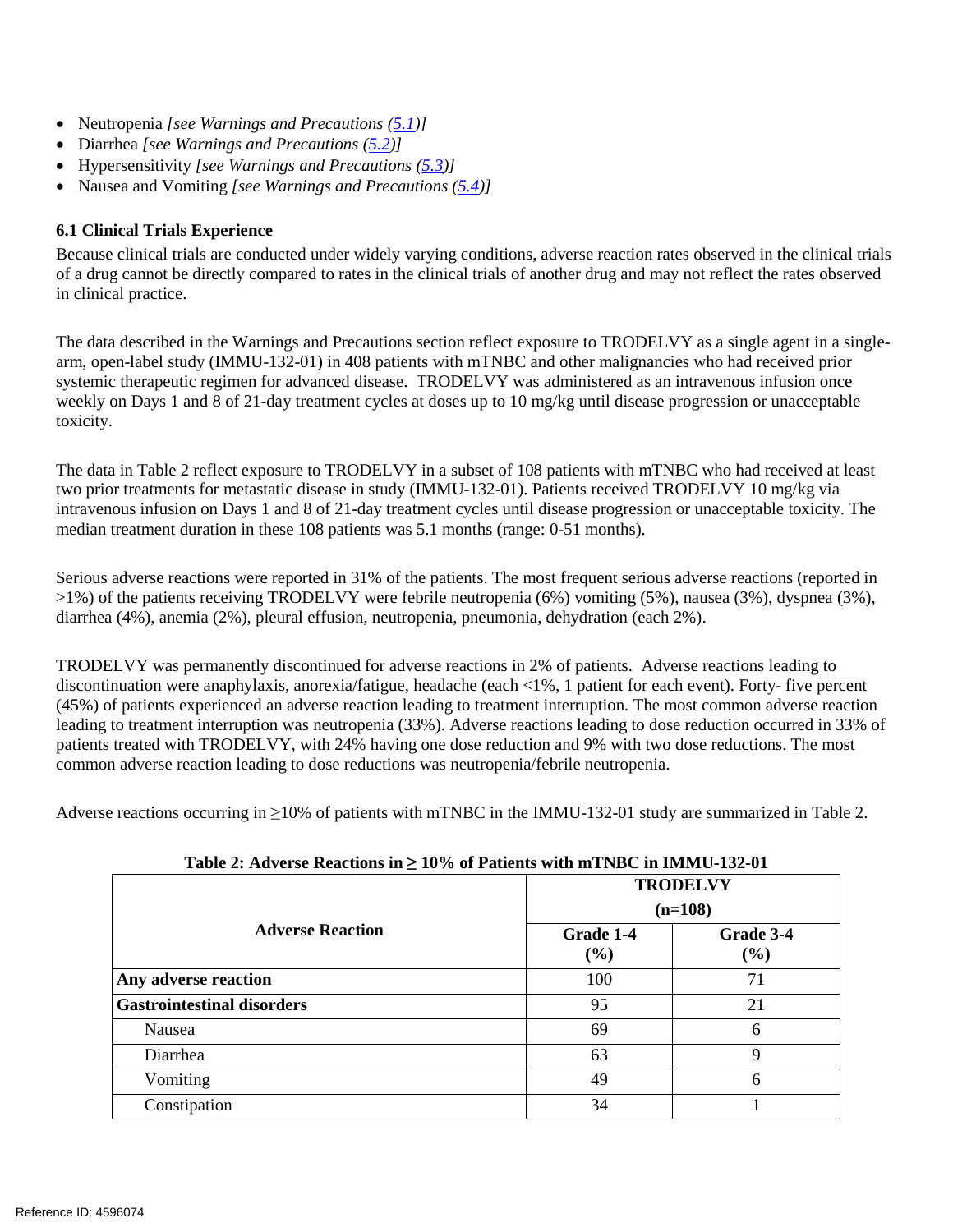|                                                      | <b>TRODELVY</b> |                  |
|------------------------------------------------------|-----------------|------------------|
| <b>Adverse Reaction</b>                              | $(n=108)$       |                  |
|                                                      | Grade 1-4       | Grade 3-4        |
|                                                      | (%)             | (%)              |
| Abdominal pain <sup>i</sup>                          | 26              | 1                |
| Mucositisii                                          | 14              | 1                |
| General disorders and administration site conditions | 77              | 9                |
| Fatigueiii                                           | 57              | 8                |
| Edema <sup>iv</sup>                                  | 19              | $\boldsymbol{0}$ |
| Pyrexia                                              | 14              | $\overline{0}$   |
| <b>Blood and lymphatic system disorders</b>          | 74              | 37               |
| Neutropenia                                          | 64              | 43               |
| Anemia                                               | 52              | 12               |
| Thrombocytopenia                                     | 14              | 3                |
| <b>Metabolism and nutrition disorders</b>            | 68              | 22               |
| Decreased appetite                                   | 30              | 1                |
| Hyperglycemia                                        | 24              | $\overline{4}$   |
| Hypomagnesemia                                       | 21              | 1                |
| Hypokalemia                                          | 19              | $\overline{2}$   |
| Hypophosphatemia                                     | 16              | 9                |
| Dehydration                                          | 13              | 5                |
| Skin and subcutaneous tissue disorders               | 63              | $\overline{4}$   |
| Alopecia                                             | 38              | $\boldsymbol{0}$ |
| Rash <sup>v</sup>                                    | 31              | 3                |
| Pruritus                                             | 17              | $\mathbf{0}$     |
| Dry Skin                                             | 15              | $\mathbf{0}$     |
| Nervous system disorders                             | 56              | $\overline{4}$   |
| Headache                                             | 23              | 1                |
| <b>Dizziness</b>                                     | 22              | $\boldsymbol{0}$ |
| Neuropathyvi                                         | 24              | $\boldsymbol{0}$ |
| Dysgeusia                                            | 11              | $\boldsymbol{0}$ |
| <b>Infections and infestations</b>                   | 55              | 12               |
| <b>Urinary Tract Infection</b>                       | 21              | 3                |
| Respiratory Infection <sup>vii</sup>                 | 26              | 3                |
| Musculoskeletal and connective tissue disorders      | 54              | 1                |
| Back pain                                            | 23              | $\overline{0}$   |
| Arthralgia                                           | 17              | $\boldsymbol{0}$ |
| Pain in extremity                                    | 11              | $\boldsymbol{0}$ |
| Respiratory, thoracic and mediastinal disorders      | 54              | 5                |

**Table 2: Adverse Reactions in ≥ 10% of Patients with mTNBC in IMMU-132-01**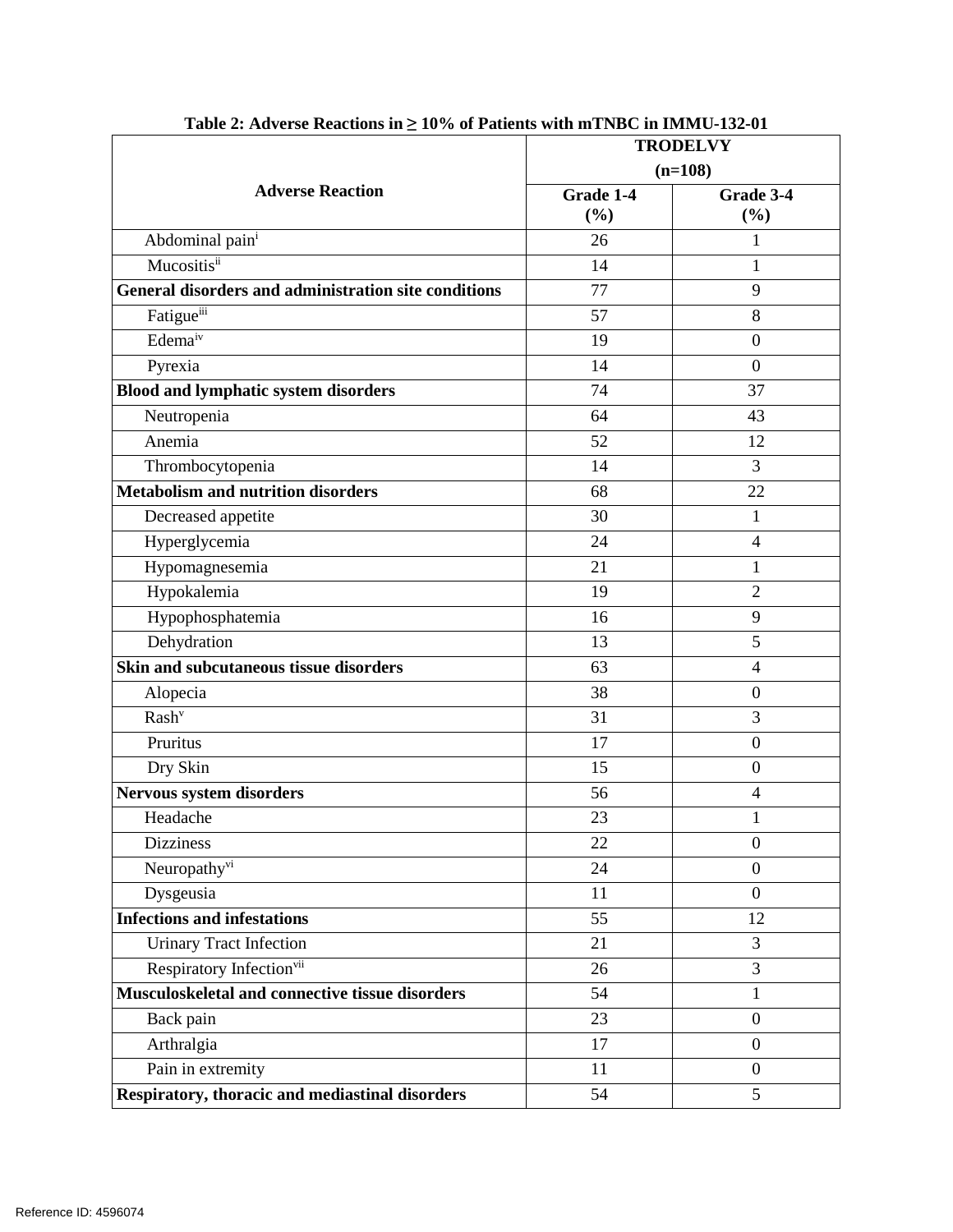|                              | <b>TRODELVY</b><br>$(n=108)$ |                  |
|------------------------------|------------------------------|------------------|
| <b>Adverse Reaction</b>      | Grade 1-4<br>$(\%)$          | Grade 3-4<br>(%) |
| Coughviii                    | 22                           | U                |
| Dyspneaix                    | 21                           | 2                |
| <b>Psychiatric disorders</b> | 26                           |                  |
| Insomnia                     | 13                           |                  |

**Table 2: Adverse Reactions in ≥ 10% of Patients with mTNBC in IMMU-132-01** 

Graded per NCI CTCAE v. 4.0

<sup>i.</sup> Including abdominal pain, distention, pain (upper), discomfort, tenderness ii Including stomatitis, esophagitis, and mucosal inflammation

iii Including fatigue and asthenia<br>iv Including edema; and peripheral, localized, and periorbital edema

<sup>v</sup> Including rash; maculopapular, erythematous, generalized rash; dermatitis acneiform; skin disorder, irritation, and exfoliation

vi Including gait disturbance, hypoesthesia, muscular weakness, paresthesia, peripheral and sensory neuropathy

vii Including lower and upper respiratory tract infection, pneumonia, influenza, viral upper respiratory infection, bronchitis and respiratory syncytial virus infection<br>viii Includes cough and productive cough

ix Includes dyspnea and exertional dyspnea

| <b>Laboratory Abnormality</b>                   | <b>TRODELVY</b><br>$(n=108)$ |           |  |
|-------------------------------------------------|------------------------------|-----------|--|
|                                                 | <b>All Grades</b>            | Grade 3-4 |  |
|                                                 | (%)                          | (%)       |  |
| <b>Hematology</b>                               |                              |           |  |
| Decreased hemoglobin                            | 93                           | 6         |  |
| Decreased leukocytes                            | 91                           | 26        |  |
| Decreased neutrophils                           | 82                           | 32        |  |
| Increased activated partial thromboplastin time | 60                           | 12        |  |
| Decreased platelets                             | 30                           | 3         |  |

# **Table 3: Laboratory Abnormalities observed in >10% of Patients while receiving TRODELVY**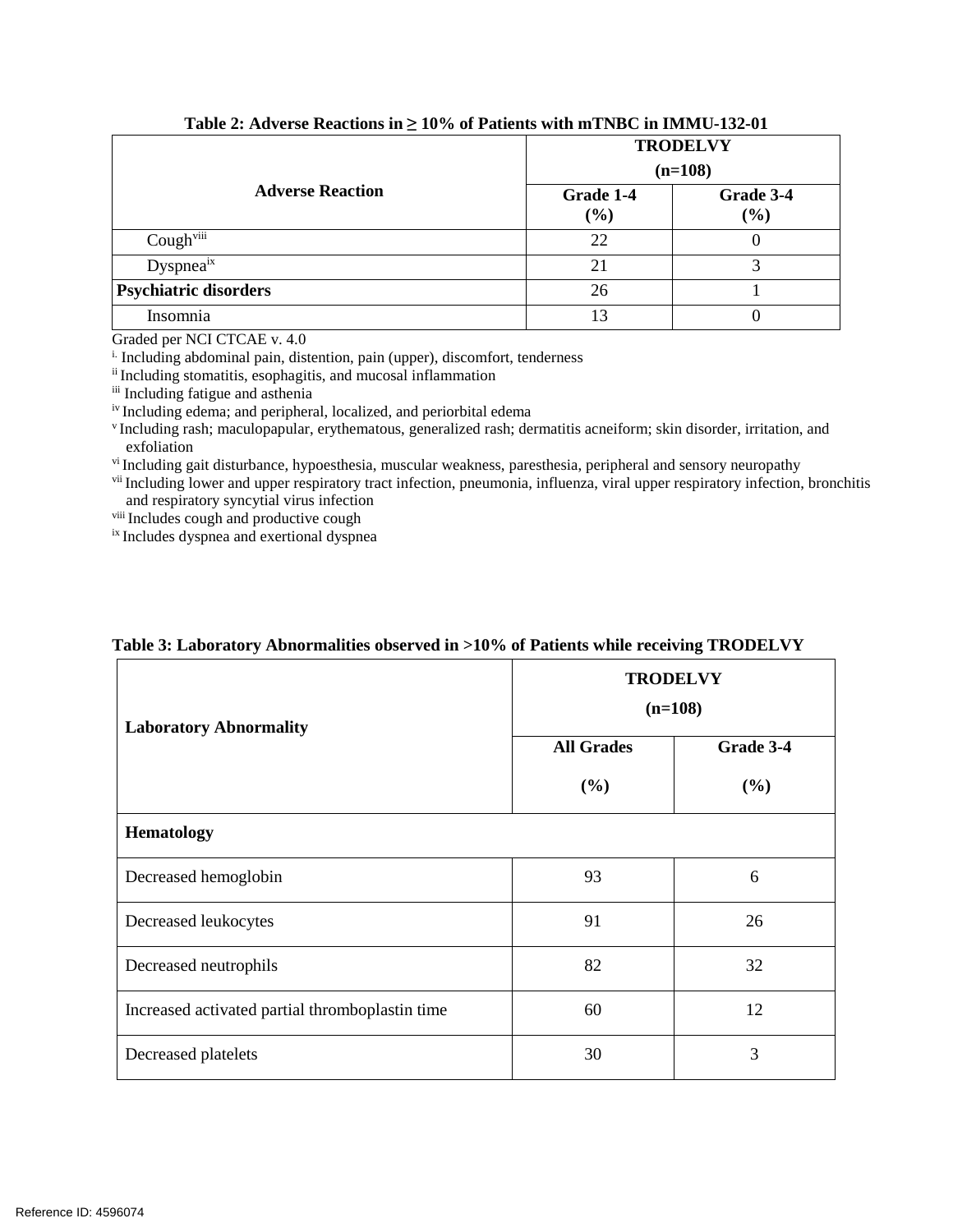| <b>Laboratory Abnormality</b>        | <b>TRODELVY</b><br>$(n=108)$ |                |
|--------------------------------------|------------------------------|----------------|
|                                      | <b>All Grades</b>            | Grade 3-4      |
|                                      | (%)                          | (%)            |
| <b>Chemistry</b>                     |                              |                |
| Increased alkaline phosphatase       | 57                           | $\overline{2}$ |
| Decreased magnesium                  | 51                           | $\overline{3}$ |
| Decreased calcium                    | 49                           | 3              |
| Increased glucose                    | 48                           | 3              |
| Increased aspartate aminotransferase | 45                           | 3              |
| Decreased albumin                    | 39                           | $\mathbf{1}$   |
| Increased alanine aminotransferase   | 35                           | $\overline{2}$ |
| Decreased potassium                  | 30                           | $\overline{3}$ |
| Decreased phosphate                  | 29                           | 5              |
| Decreased sodium                     | 25                           | 4.7            |
| Increased magnesium                  | 24                           | $\overline{4}$ |
| Decreased glucose                    | 19                           | $\overline{2}$ |

# **6.2 Immunogenicity**

 handling, timing of sample collection, concomitant medications, and underlying disease. For these reasons, comparison of the incidence of antibodies in the studies described below with the incidence of antibodies in other studies or to other As with all therapeutic proteins, there is potential for immunogenicity. The detection of antibody formation is highly dependent on the sensitivity and specificity of the assay. Additionally, the observed incidence of antibody (including neutralizing antibody) positivity in an assay may be influenced by several factors including assay methodology, sample sacituzumab govitecan products may be misleading.

 The analysis of immunogenicity of TRODELVY in serum samples from 106 patients with mTNBC was evaluated using an electrochemiluminescence (ECL)-based immunoassay to test for anti-sacituzumab govitecan-hziy antibodies. Detection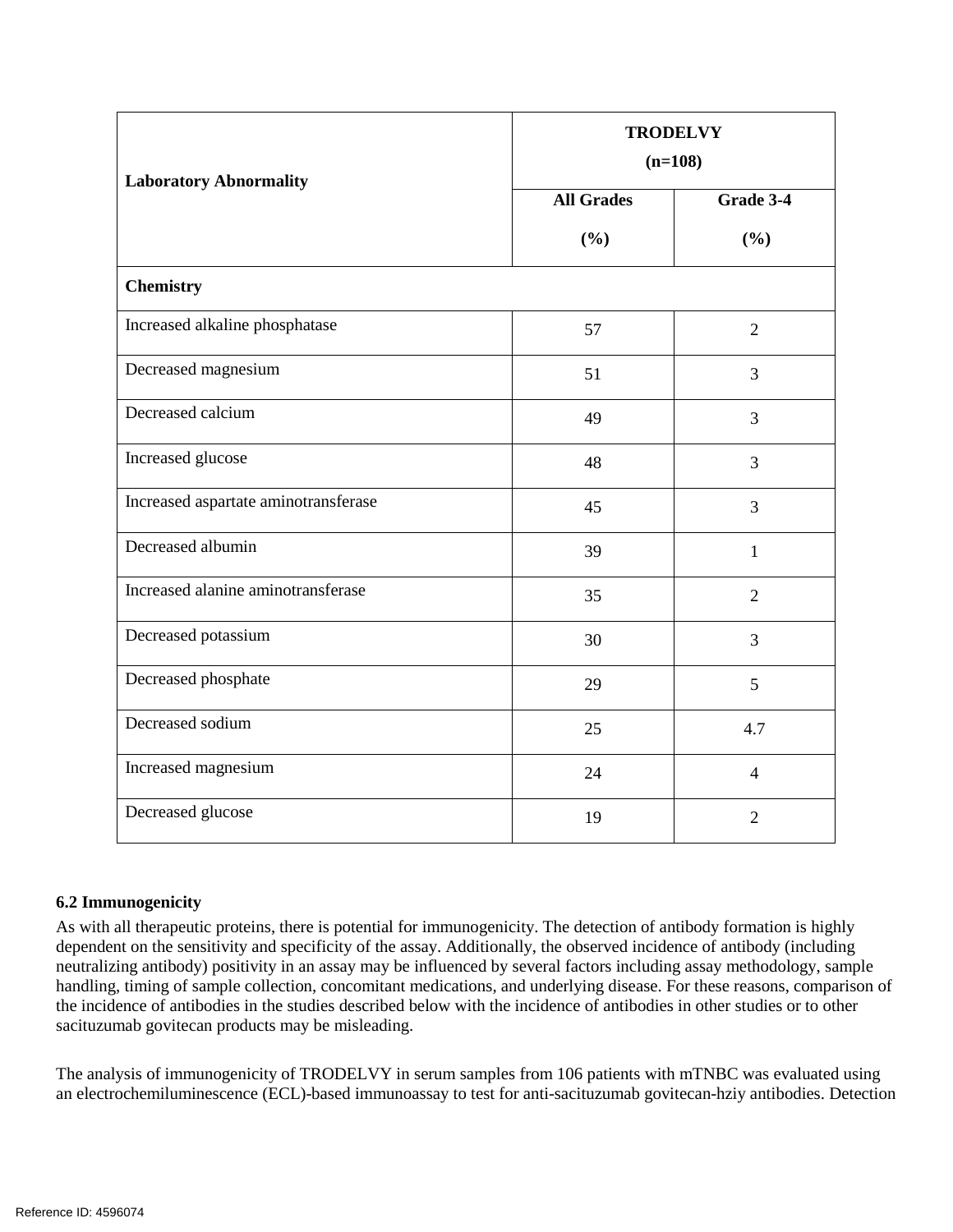of the anti-sacituzumab govitecan-hziy antibodies was done using a 3-tier approach: screen, confirm, and titer. Persistent anti-sacituzumab govitecan-hziy antibodies developed in 2% (2/106) of patients.

#### <span id="page-10-2"></span>**7 DRUG INTERACTIONS**

#### **7.1 Effect of Other Drugs on TRODELVY**

#### UGT1A1 Inhibitors

 due to potential increase in systemic exposure to SN-38 *[see Warning and Precaution (5.5) and Clinical Pharmacology*  Concomitant administration of TRODELVY with inhibitors of UGT1A1 may increase the incidence of adverse reactions *[\(12.3,](#page-13-0) [12.5\)](#page-14-1)]*. Avoid administering UGT1A1 inhibitors with TRODELVY.

# UGT1A1 Inducers

Exposure to SN-38 may be substantially reduced in patients concomitantly receiving UGT1A1 enzyme inducers *[see Warning and Precaution (5.5) and Clinical Pharmacology [\(12.3,](#page-13-0) [12.5\)](#page-14-1)]*. Avoid administering UGT1A1 inducers with TRODELVY.

#### <span id="page-10-4"></span>**8 USE IN SPECIFIC POPULATIONS**

#### <span id="page-10-0"></span>**8.1 Pregnancy**

#### Risk Summary

Based on its mechanism of action, TRODELVY can cause teratogenicity and/or embryo-fetal lethality when administered to a pregnant woman. There are no available data in pregnant women to inform the drug-associated risk. TRODELVY contains a genotoxic component, SN-38, and is toxic to rapidly dividing cells *[see Clinical Pharmacology [\(12.1\)](#page-12-0) and Nonclinical Toxicology [\(13.1\)](#page-14-2)]*. Advise pregnant women and females of reproductive potential of the potential risk to a fetus.

 The estimated background risk of major birth defects and miscarriage for the indicated population is unknown. In the U.S. general population, the estimated background risk of major birth defects and miscarriage in clinically recognized pregnancies is  $2 - 4\%$  and  $15 - 20\%$ , respectively.

#### Data

#### *Animal data*

There were no reproductive and developmental toxicology studies conducted with sacituzumab govitecan-hziy.

#### <span id="page-10-3"></span>**8.2 Lactation**

#### Risk Summary

 There is no information regarding the presence of sacituzumab govitecan-hziy or SN-38 in human milk, the effects on the breastfed child, or the effects on milk production. Because of the potential for serious adverse reactions in a breastfed child, advise women not to breastfeed during treatment and for 1 month after the last dose of TRODELVY.

#### <span id="page-10-1"></span> **8.3 Females and Males of Reproductive Potential**

#### **Pregnancy Testing**

Verify the pregnancy status of females of reproductive potential prior to the initiation of TRODELVY.

Contraception *Females*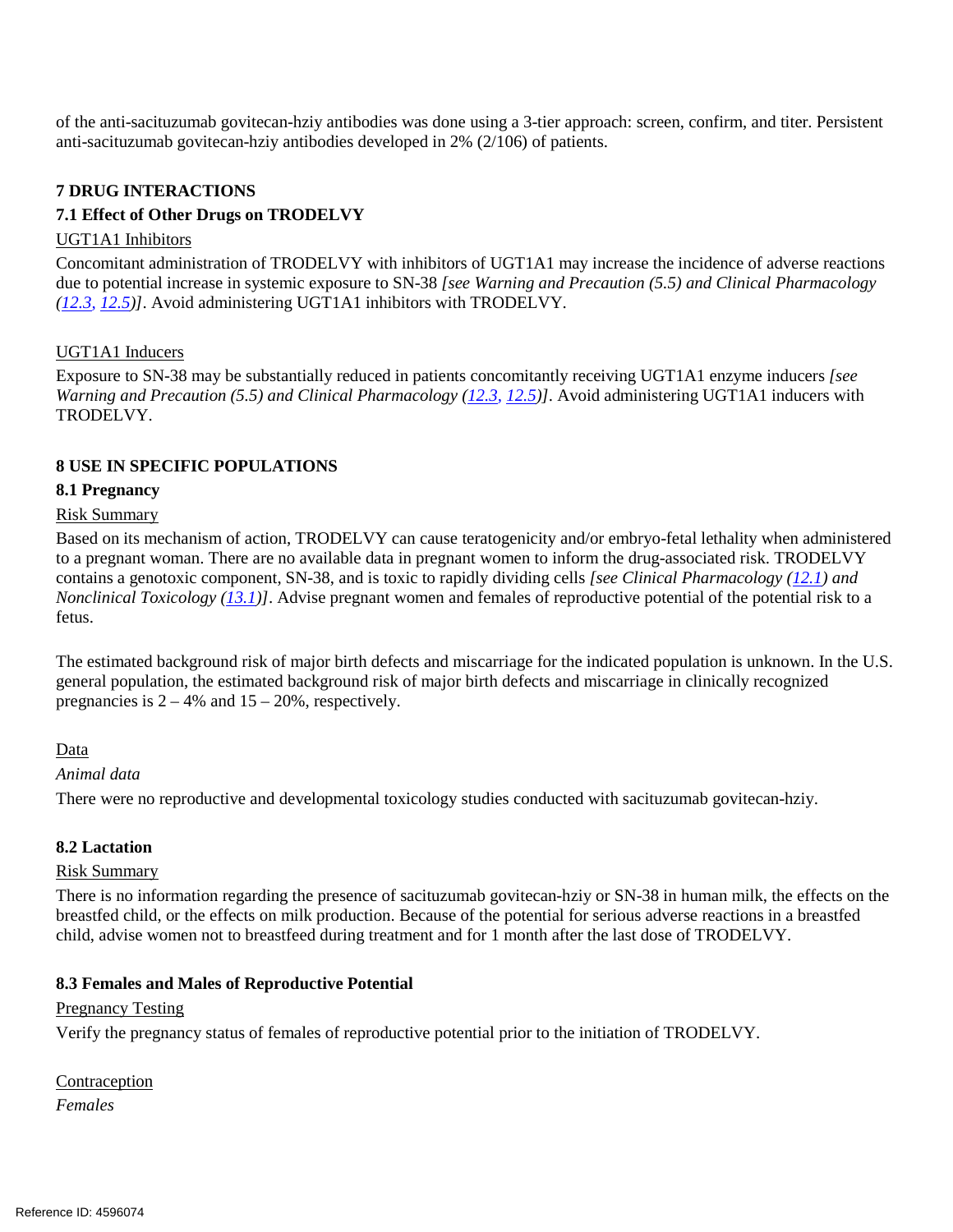TRODELVY can cause fetal harm when administered to a pregnant woman *[see Use in Specific Populations [\(8.1\)](#page-10-0)]*. Advise females of reproductive potential to use effective contraception during treatment with TRODELVY and for 6 months after the last dose.

# *Males*

 Because of the potential for genotoxicity, advise male patients with female partners of reproductive potential to use effective contraception during treatment with TRODELVY and for 3 months after the last dose.

## Infertility

#### *Females*

 Based on findings in animals, TRODELVY may impair fertility in females of reproductive potential *[see Nonclinical Toxicology [\(13.1\)](#page-14-2)]*.

# **8.4 Pediatric Use**

Safety and effectiveness of TRODELVY have not been established in pediatric patients.

# **8.5 Geriatric Use**

Of the patients who received TRODELVY, 19/108 (18%) patients with mTNBC and 144/408 (35%) of all patients were  $\geq$ 65 years old. No overall differences in safety and effectiveness were observed between these patients and younger patients.

# **8.6 Hepatic Impairment**

(bilirubin less than or equal to  $1.5$  ULN and  $AST/ALT < 3$  ULN). No adjustment to the starting dose is required when administering TRODELVY to patients with mild hepatic impairment

 The exposure of TRODELVY in patients with mild hepatic impairment (bilirubin less than or equal to ULN and AST greater than ULN, or bilirubin greater than 1.0 to 1.5 ULN and AST of any level; n=12) was similar to patients with normal hepatic function (bilirubin or AST less than ULN; n=45).

The safety of TRODELVY in patients with moderate or severe hepatic impairment has not been established. TRODELVY has not been tested in patients with serum bilirubin  $> 1.5$  ULN, or AST and ALT  $> 3$  ULN, or AST and ALT  $> 5$  ULN and associated with liver metastases.

No dedicated trial was performed to investigate the tolerability of TRODELVY in patients with moderate or severe hepatic impairment. No recommendations can be made for the starting dose in these patients.

# **10 OVERDOSAGE**

In a clinical trial, planned doses of up to 18 mg/kg (approximately 1.8 times the maximum recommended dose of 10 mg/kg) of TRODELVY were administered. In these patients, a higher incidence of severe neutropenia was observed.

# **11 DESCRIPTION**

 Sacituzumab govitecan-hziy is a Trop-2 directed antibody and topoisomerase inhibitor conjugate, composed of the following three components: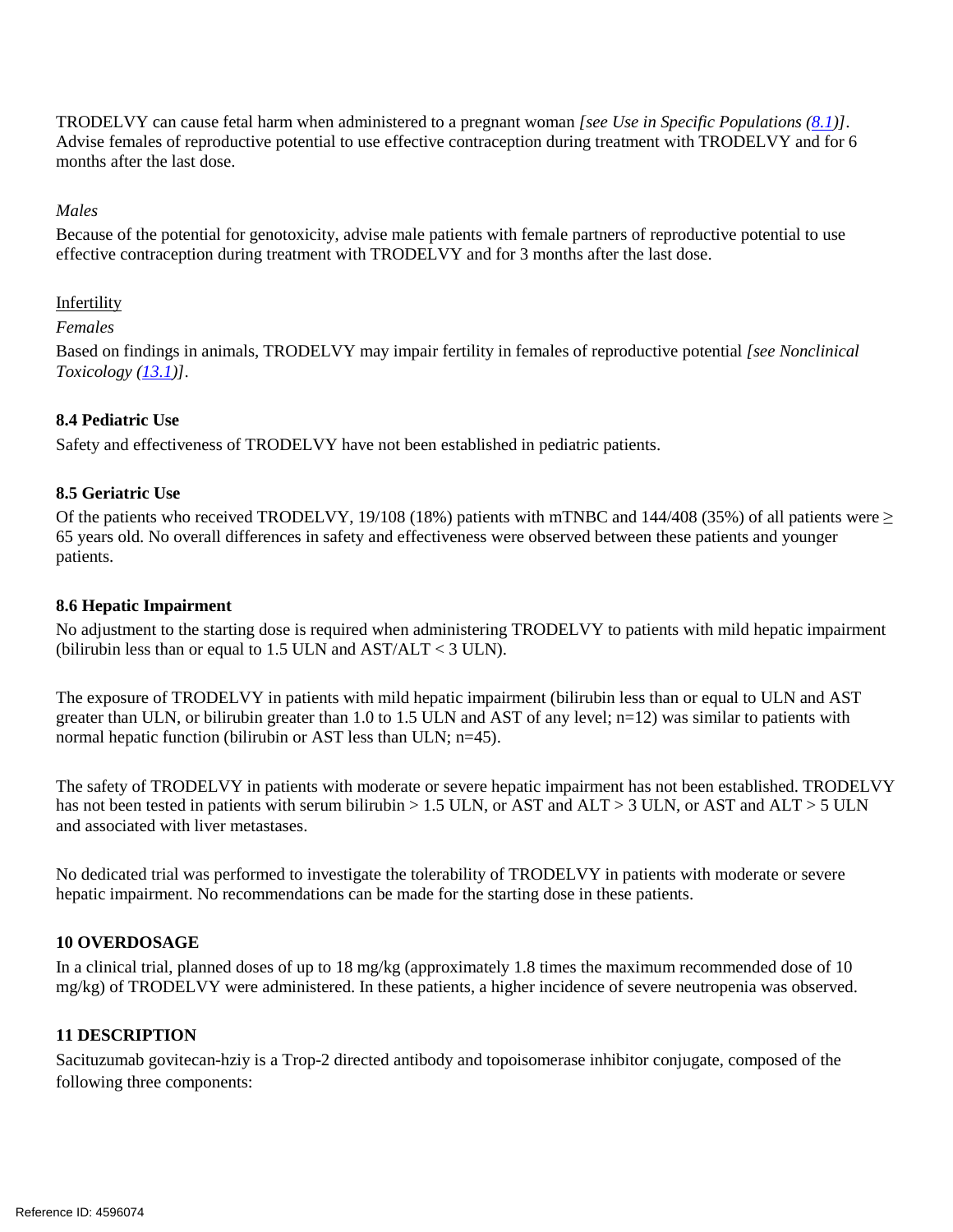- the humanized monoclonal antibody, hRS7 IgG1 $\kappa$  (also called sacituzumab), which binds to Trop-2 (the trophoblast cell-surface antigen-2);
- the drug SN-38, a topoisomerase inhibitor;
- a hydrolysable linker (called CL2A), which links the humanized monoclonal antibody to SN-38.

The recombinant monoclonal antibody is produced by mammalian (murine myeloma) cells, while the small molecule components SN-38 and CL2A are produced by chemical synthesis. Sacituzumab govitecan-hziy contains on average 7 to 8 molecules of SN-38 per antibody molecule. Sacituzumab govitecan-hziy has a molecular weight of approximately 160 kilodaltons. Sacituzumab govitecan-hziy has the following chemical structure.



 powder for intravenous use in a 50 mL clear glass single-dose vial, with a rubber stopper and crimp-sealed with an aluminum flip-off cap. TRODELVY (sacituzumab govitecan-hziy) for injection is a sterile, preservative-free, off-white to yellowish lyophilized

aluminum flip-off cap.<br>Each single-dose vial of TRODELVY delivers 180 mg sacituzumab govitecan-hziy, 77.3 mg 2-(N-morpholino) ethane sulfonic acid (MES), 1.8 mg polysorbate 80 and 154 mg trehalose dihydrate. Reconstitution with 20 mL of 0.9% Sodium Chloride Injection, USP, results in a concentration of 10 mg/mL with a pH of 6.5.

# **12 CLINICAL PHARMACOLOGY**

#### <span id="page-12-0"></span>**12.1 Mechanism of Action**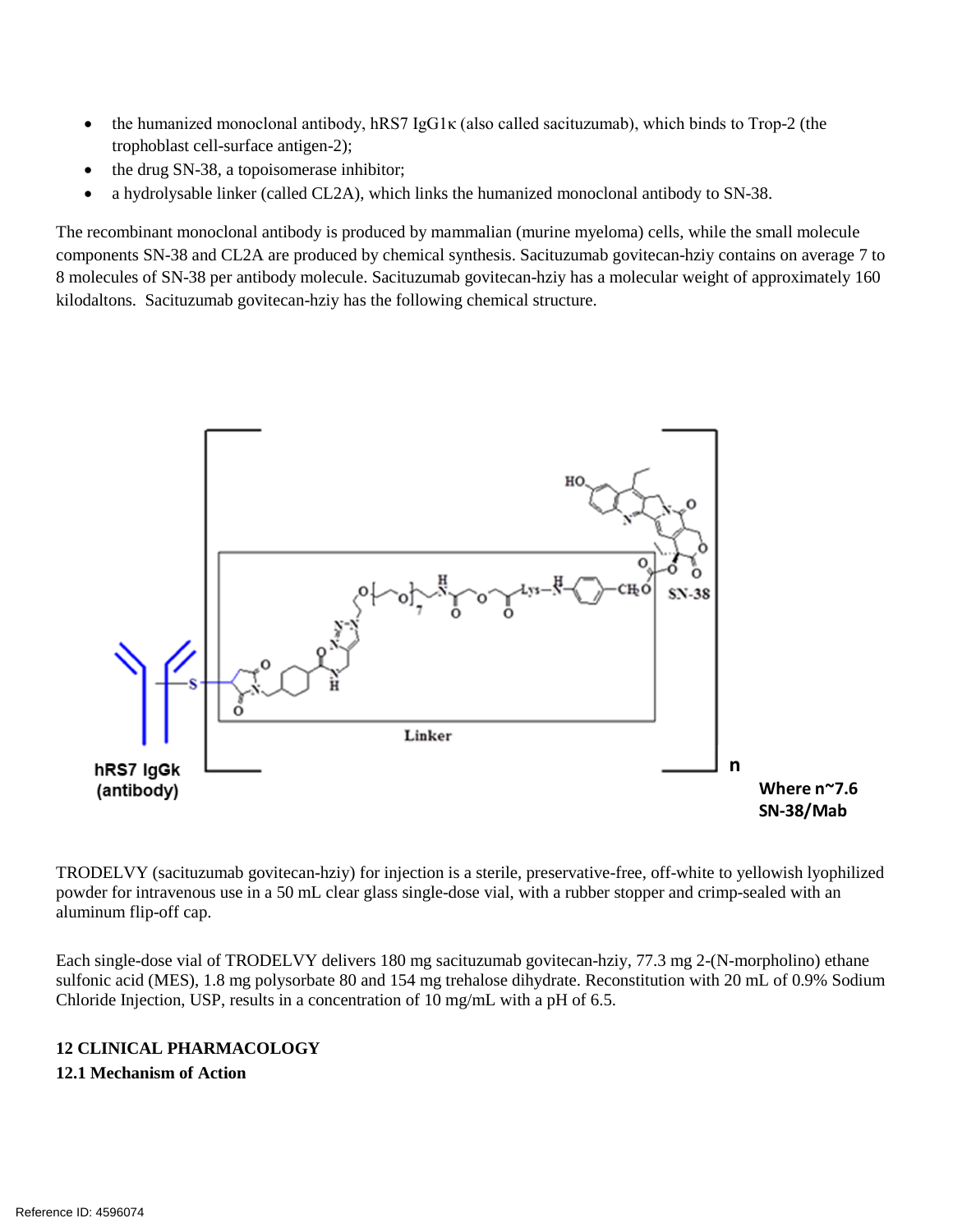and prevents re-ligation of topoisomerase I-induced single strand breaks. The resulting DNA damage leads to apoptosis and cell death. Sacituzumab govitecan-hziy decreased tumor growth in mouse xenograft models of triple-negative breast cancer. Sacituzumab govitecan-hziy is a Trop-2-directed antibody-drug conjugate. Sacituzumab is a humanized antibody that recognizes Trop-2. The small molecule, SN-38, is a topoisomerase I inhibitor, which is covalently attached to the antibody by a linker. Pharmacology data suggest that sacituzumab govitecan-hziy binds to Trop-2-expressing cancer cells and is internalized with the subsequent release of SN-38 via hydrolysis of the linker. SN-38 interacts with topoisomerase I

## **12.2 Pharmacodynamics**

 Exposure-response relationships and the time course of pharmacodynamics response are unknown for sacituzumab govitecan-hziy.

#### <span id="page-13-0"></span>**12.3 Pharmacokinetics**

 The serum pharmacokinetics of sacituzumab govitecan-hziy and SN-38 were evaluated in a study in a population of mTNBC patients who received sacituzumab govitecan-hziy as a single agent at a dose of 10 mg/kg. The pharmacokinetic parameters of sacituzumab govitecan-hziy and free SN-38 are presented in Table 4.

| Table 4: Summary of Mean PK Parameters (±Standard Deviation) of Sacituzumab Govitecan-hziy and Free SN-38 |                          |                               |                     |  |
|-----------------------------------------------------------------------------------------------------------|--------------------------|-------------------------------|---------------------|--|
|                                                                                                           |                          | Sacituzumab govitecan-hziy    | Free SN-38          |  |
|                                                                                                           | $C_{\text{max}}$ [ng/mL] | $243,000 \ (\pm 45,600)$      | 127 $(\pm 60)$      |  |
|                                                                                                           | $AUC_{0.168}$ [h ng/mL]  | $5,210,000 \ (\pm 1,230,000)$ | $3,900 (\pm 1,830)$ |  |

 $C<sub>max</sub>$ : maximum plasma concentration

 $AUC_{0.168}$ : area under plasma concentration curve through 168 hours

#### Distribution

The mean volume of distribution for sacituzumab govitecan-hziy was 0.045 L/kg.

#### Elimination

 The mean half-life of sacituzumab govitecan-hziy and free SN-38 was 16 and 18 hours, respectively. The clearance of the sacituzumab govitecan-hziy was 0.002 L/h/kg.

#### Metabolism

 No metabolism studies with sacituzumab govitecan-hziy have been conducted. SN-38 (the small molecule moiety of in the serum of patients. sacituzumab govitecan-hziy) is metabolized via UGT1A1. The glucuronide metabolite of SN-38 (SN-38G) was detectable

#### Specific Populations

Pharmacokinetic analyses in a limited number of patients with mTNBC ( $n = 57$ ) did not identify an effect of age or race excretion of SN-38, the small molecule moiety of sacituzumab govitecan-hziy. There are no data on the pharmacokinetics of sacituzumab govitecan-hziy in patients with renal impairment or end-stage renal disease (CLcr  $\leq$  30 mL/min). on the pharmacokinetics of sacituzumab govitecan-hziy. Renal elimination is known to contribute minimally to the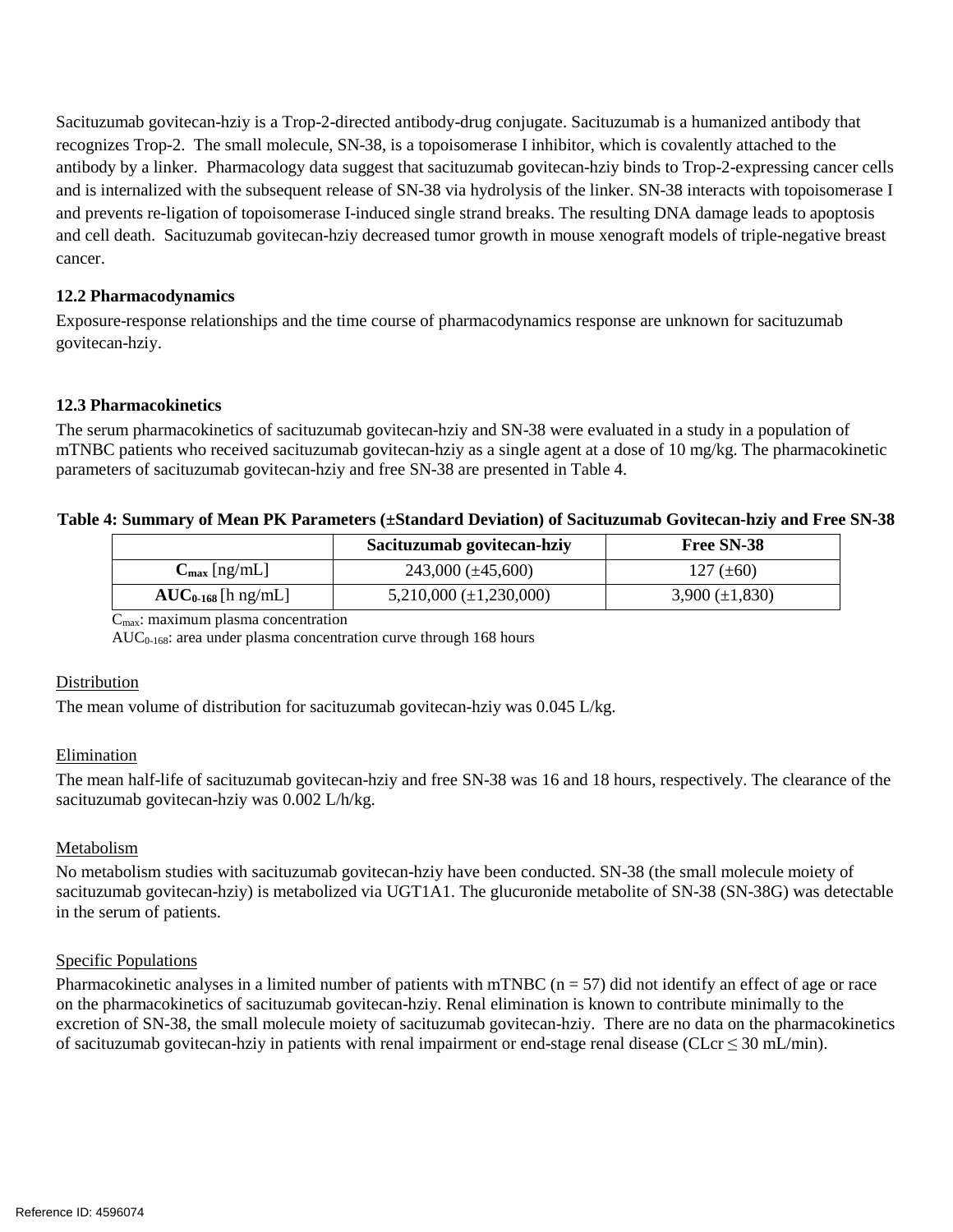The exposure of sacituzumab govitecan-hziy is similar in patients with mild hepatic impairment (bilirubin less than or to patients with normal hepatic function (bilirubin or AST less than ULN; n=45). equal to ULN and AST greater than ULN, or bilirubin greater than 1.0 to less than 1.5 ULN and AST of any level; n=12)

to patients with normal hepatic function (bilirubin or AST less than ULN; n=45).<br>Sacituzumab govitecan-hziy exposure is unknown in patients with moderate or severe hepatic impairment. SN-38 exposure may be elevated in such patients due to decreased hepatic UGT1A1 activity.

## **Drug Interaction Studies**

No drug-drug interaction studies were conducted with sacituzumab govitecan-hziy or its components Inhibitors or inducers of UGT1A1 are expected to increase or decrease SN-38 exposure, respectively *[see Drug Interactions [\(7\)](#page-10-2)]*.

# <span id="page-14-1"></span>**12.5 Pharmacogenomics**

 the UGT1A1\*28 allele lead to reduced UGT1A1 enzyme activity. Individuals who are homozygous for the UGT1A1\*28 SN-38 is metabolized via UGT1A1 [*see Clinical Pharmacology [\(12.3\)](#page-13-0)*]. Genetic variants of the UGT1A1 gene such as allele are at increased risk for neutropenia from TRODELVY *[see Warnings and Precautions [\(5.5\)](#page-5-3)].* Approximately 20% of the Black or African American population, 10% of the White population, and 2% of the East Asian population are homozygous for the UGT1A1\*28 allele. Decreased function alleles other than UGT1A1\*28 may be present in certain populations.

# **13 NONCLINICAL TOXICOLOGY**

# <span id="page-14-2"></span>**13.1 Carcinogenesis, Mutagenesis, Impairment of Fertility**

Carcinogenicity studies have not been conducted with sacituzumab govitecan-hziy.

 SN-38 was clastogenic in an *in vitro* mammalian cell micronucleus test in Chinese hamster ovary cells and was not mutagenic in an *in vitro* bacterial reverse mutation (Ames) assay.

mutagenic in an *in vitro* bacterial reverse mutation (Ames) assay.<br>Fertility studies with sacituzumab govitecan-hziy have not been conducted. In a repeat-dose toxicity study in cynomolgus uterine hemorrhage, increased follicular atresia of the ovary, and atrophy of vaginal epithelial cells at doses  $\geq 60$  mg/kg ( $\geq$ monkeys, intravenous administration of sacituzumab govitecan-hziy on Day 1 and Day 4 resulted in endometrial atrophy, 6 times the human recommended dose of 10 mg/kg based on body weight).

# <span id="page-14-0"></span>**14 CLINICAL STUDIES**

 enrolled 108 patients with metastatic triple-negative breast cancer (mTNBC) who had received at least two prior treated brain metastases not receiving high dose steroids (>20 mg prednisone or equivalent) for at least four weeks were eligible. Patients with known Gilbert's disease were excluded. The efficacy of TRODELVY was evaluated in study IMMU-132-01 (NCT01631552), a multicenter, single-arm, trial that treatments for metastatic disease. Patients with bulky disease, defined as a mass >7 cm, were not eligible. Patients with

eligible. Patients with known Gilbert's disease were excluded.<br>Patients received TRODELVY 10 mg/kg intravenously on Days 1 and 8 of a 21-day treatment cycle. Patients were weeks, with confirmatory CT/MRI scans obtained 4-6 weeks after an initial partial or complete response, until progression requiring treatment discontinuation. Major efficacy outcome measures were investigator assessed overall response rate treated with TRODELVY until disease progression or intolerance to the therapy. Tumor imaging was obtained every 8 (ORR) using RECIST 1.1 and duration of response.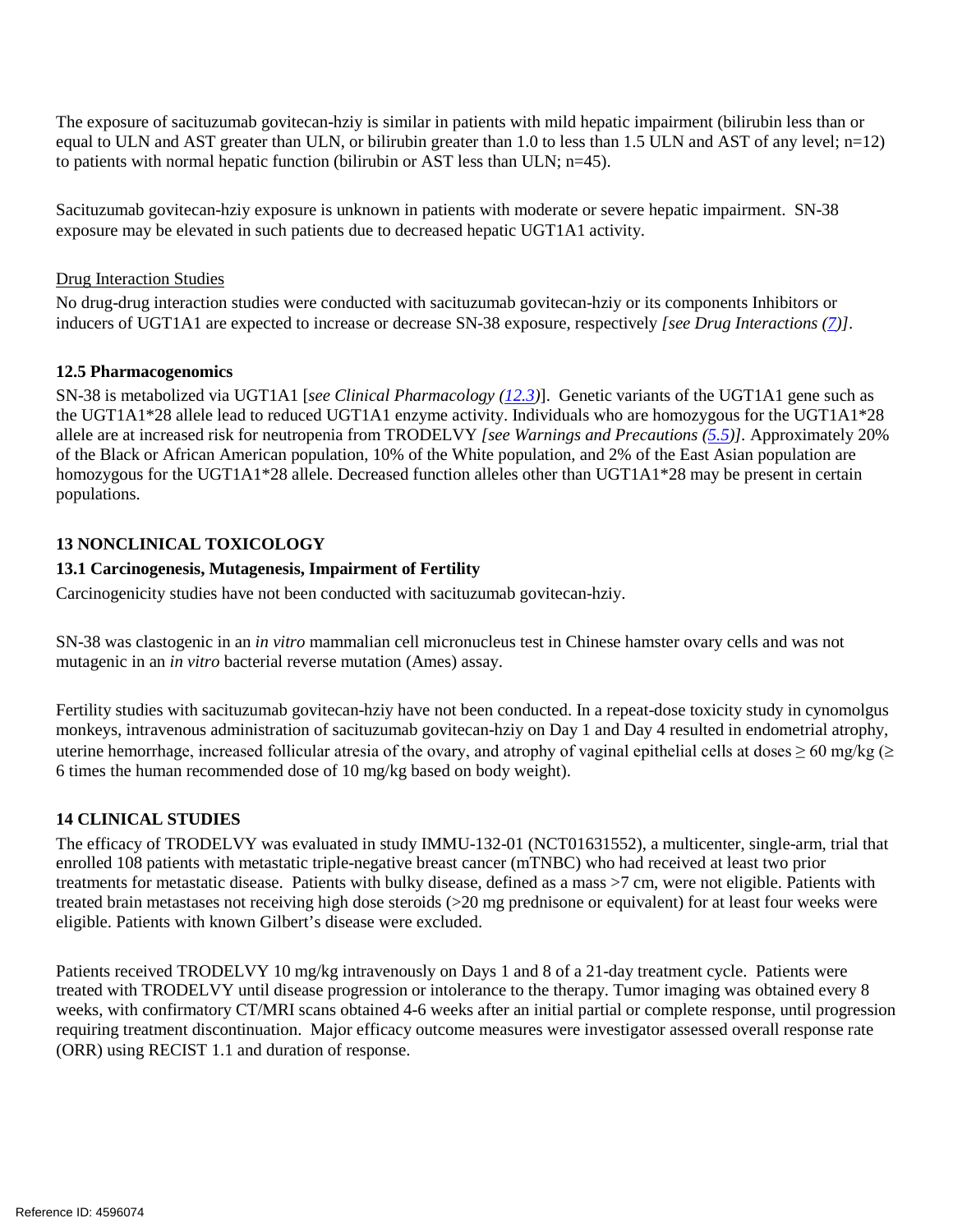<span id="page-15-0"></span> The median age was 55 years (range: 31 – 80 years); 87% of patients were younger than 65 years. The majority of patients (71%). Seventy-six percent had visceral disease, 42% had hepatic metastases, 56% had lung/pleura metastases, and 2% had brain metastases. Twelve patients (11%) had Stage IV disease at the time of initial diagnosis. were female (99%), and White (76%). At study entry, all patients had an ECOG performance status of 0 (29%) or 1

 The median number of prior systemic therapies received in the metastatic setting was 3 (range: 2 - 10). Prior chemotherapies in the metastatic setting included carboplatin or cisplatin (69%), gemcitabine (55%), paclitaxel or docetaxel (53%), capecitabine (51%), eribulin (45%), doxorubicin (24%), vinorelbine (16%), cyclophosphamide (19%), and ixabepilone (8%).

Overall, 98% of patients had received prior taxanes and 86% had received prior anthracyclines either in the (neo)adjuvant or metastatic setting.

Table 5 summarizes the efficacy results.

|                                           | <b>TRODELVY</b>    |
|-------------------------------------------|--------------------|
|                                           | $(N=108)$          |
| <b>Overall Response Rate</b> <sup>i</sup> |                    |
| ORR (95% CI)                              | 33.3% (24.6, 43.1) |
| Complete response                         | 2.8%               |
| Partial response                          | 30.6%              |
| <b>Response duration</b> <sup>i</sup>     |                    |
| Number of responders                      | 36                 |
| Median, Months (95% CI)                   | 7.7(4.9, 10.8)     |
| Range, Months                             | $1.9+, 30.4+$      |
| % with duration $\geq 6$ months           | 55.6%              |
| % with duration $\geq 12$ months          | 16.7%              |
| investigator assessment                   |                    |

# **Table 5: Efficacy results for patients with mTNBC in IMMU-132-01**

CI: confidence interval

+: denotes ongoing

# **15 REFERENCES**

1. "OSHA Hazardous Drugs." OSHA. *http://www.osha.gov/SLTC/hazardousdrugs/index.html*.

# **16 HOW SUPPLIED/STORAGE AND HANDLING**

 TRODELVY (sacituzumab govitecan-hziy) for injection is a sterile, off-white to yellowish lyophilized powder in a single-dose vial. Each TRODELVY vial is individually boxed in a carton:

• NDC 55135-132-01 contains one 180 mg vial

Store vials in a refrigerator at  $2^{\circ}C$  to  $8^{\circ}C$  (36°F to 46°F) in the original carton to protect from light until time of reconstitution. Do not freeze.

TRODELVY is a cytotoxic drug. Follow applicable special handling and disposal procedures<sup>1</sup>.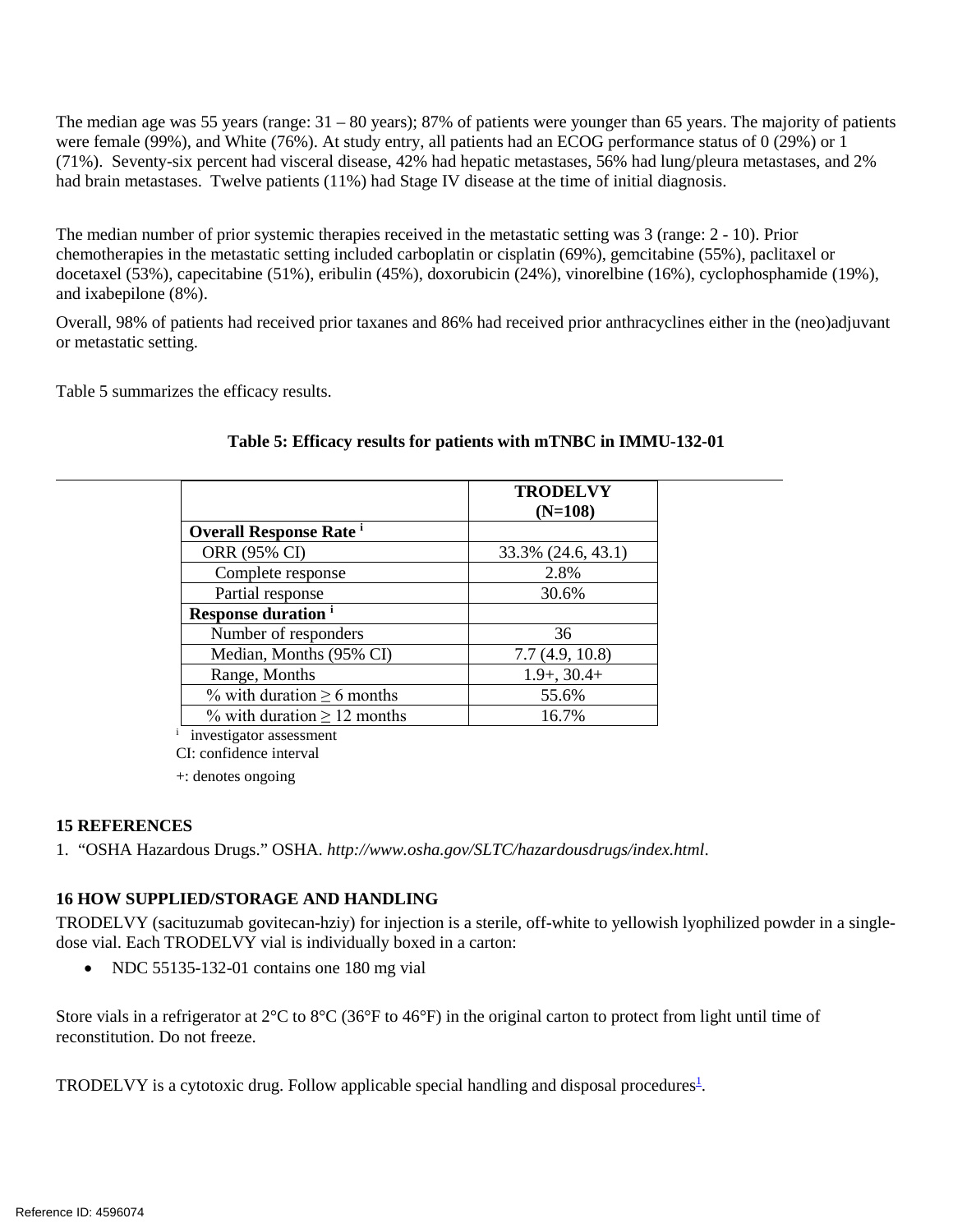# **17 PATIENT COUNSELING INFORMATION**

*Advise the patient to read the FDA-approved patient labeling (Patient Information)* 

#### Neutropenia

 Advise patients of the risk of neutropenia. Instruct patients to immediately contact their healthcare provider if they experience fever, chills, or other signs of infection *[see Warnings and Precautions [\(5.1\)](#page-4-0)]*.

#### Diarrhea

 Advise patients of the risk of diarrhea. Instruct patients to immediately contact their healthcare provider if they experience diarrhea for the first time during treatment; black or bloody stools; symptoms of dehydration such as lightheadedness, dizziness, or faintness; inability to take fluids by mouth due to nausea or vomiting; or inability to get diarrhea under control within 24 hours *[see Warnings and Precautions [\(5.2\)](#page-4-1)].* 

#### Hypersensitivity

 healthcare provider if they experience facial, lip, tongue, or throat swelling, urticaria, difficulty breathing, lightheadedness, Inform patients of the risk of serious infusion reactions and anaphylaxis. Instruct patients to immediately contact their dizziness, chills, rigors, wheezing, pruritus, flushing, rash, hypotension or fever, that occur during or within 24 hours following the infusion *[see Warnings and Precautions [\(5.3\)](#page-4-2)]*.

#### **Nausea/Vomiting**

Nausea/Vomiting<br>Advise patients of the risk of nausea and vomiting. Premedication according to established guidelines with a two or three drug regimen for prevention of chemotherapy-induced nausea and vomiting (CINV) is also recommended. Additional antiemetics, sedatives, and other supportive measures may also be employed as clinically indicated. All patients should receive take-home medications for preventing and treating delayed nausea and vomiting, with clear instructions. Instruct patients to immediately contact their healthcare provider if they experience uncontrolled nausea or vomiting *[see Warnings and Precautions [\(5.4\)](#page-5-0)]*.

#### Embryo-Fetal Toxicity

 Advise female patients to contact their healthcare provider if they are pregnant or become pregnant. Inform female patients of the risk to a fetus and potential loss of the pregnancy *[see Use in Specific Populations [\(8.1\)](#page-10-4)].* 

#### Contraception

Advise female patients of reproductive potential to use effective contraception during treatment and for 6 months after the last dose of TRODELVY *[see Use in Specific Populations [\(8.3\)](#page-10-1)]*.

 3 months after the last dose of TRODELVY *[see Use in Specific Populations [\(8.3\)](#page-10-1)]*. Advise male patients with female partners of reproductive potential to use effective contraception during treatment and for

#### Lactation

Advise women not to breastfeed during treatment and for 1 month after the last dose of TRODELVY *[see Use in Specific Populations [\(8.2\)](#page-10-3)].* 

#### Infertility

Advise females of reproductive potential that TRODELVY may impair fertility *[see Use in Specific Populations [\(8.3\)](#page-10-1)].*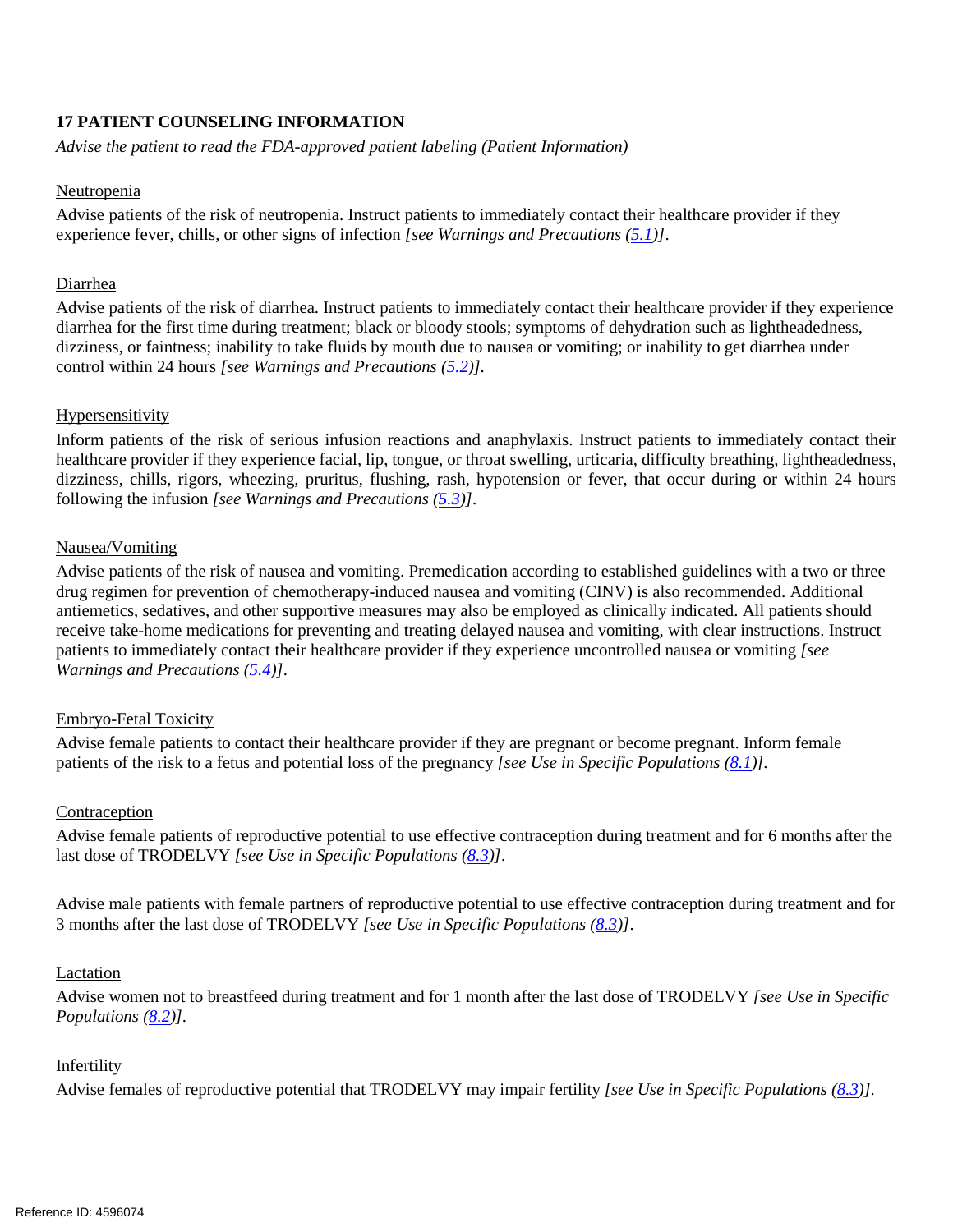U.S. License No. 1737 Manufactured by: Immunomedics, Inc. 300 The American Road Morris Plains, NJ 07950, USA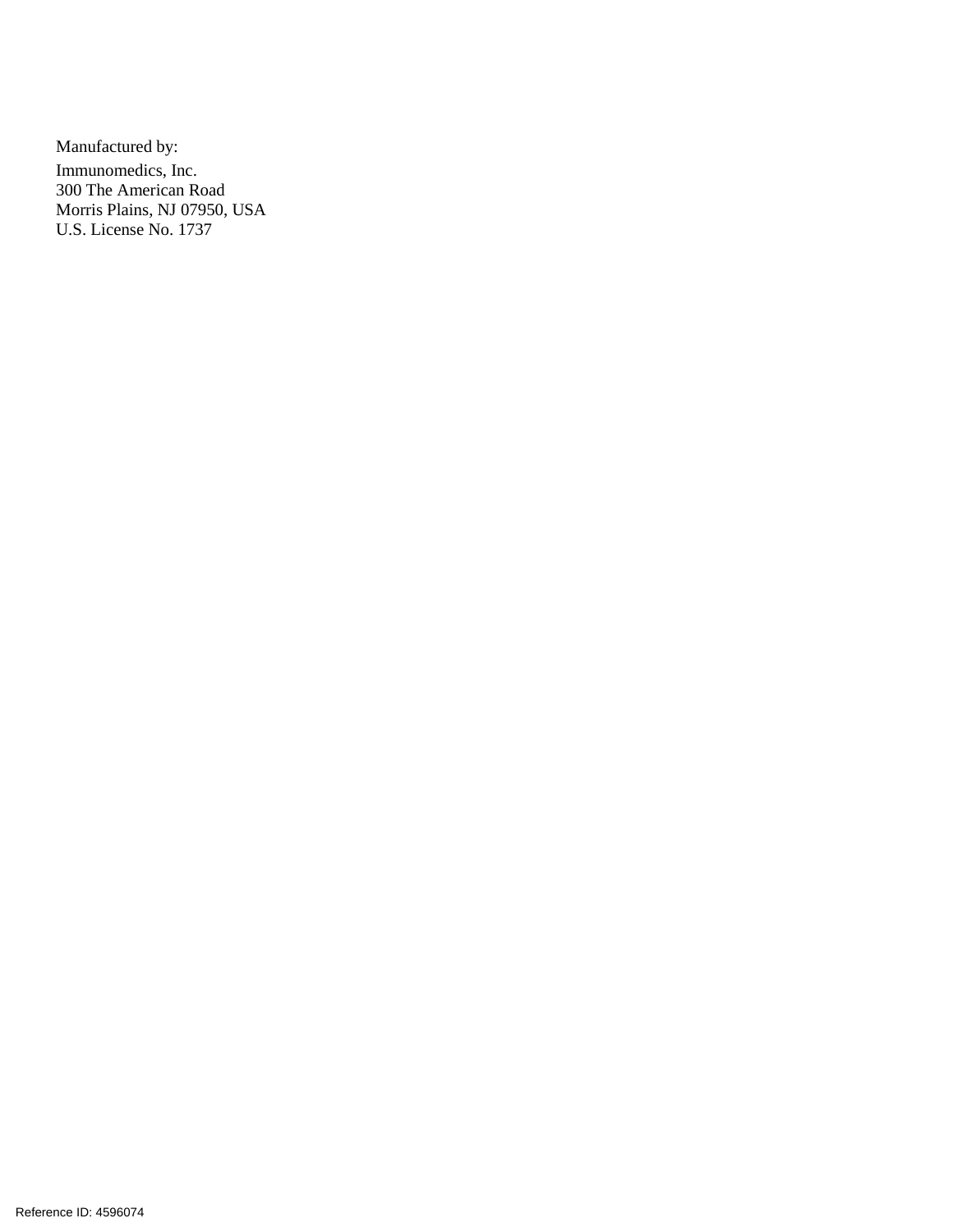# **Patient Information**

#### TRODELVYTM (troh-DELL-vee)

(sacituzumab govitecan-hziy) injection

# **What is the most important information I should know about TRODELVY?**

# **TRODELVY can cause serious side effects, including:**

- blood cell counts during treatment with TRODELVY. If your white blood cell count is too low, your healthcare provider may need to lower your dose of TRODELVY, give you a medicine to help prevent low blood cell count with you antibiotic medicines if you develop fever while your white blood cell count is low. **Call your healthcare**  • **Low white blood cell count (neutropenia).** Low white blood cell counts are common with TRODELVY and can sometimes be severe and lead to infections that can be life-threatening. Your healthcare provider should check your future doses of TRODELVY, or in some cases may stop TRODELVY. Your healthcare provider may need to give **provider right away if you develop any of the following signs of infection during treatment with TRODELVY**:
	- o fever

o shortness of breath

o chills

o burning or pain when you urinate

- o cough
- **Severe diarrhea.** Diarrhea is common with TRODELVY and can also be severe. Your healthcare provider should monitor you for diarrhea and give you medicine as needed to help control your diarrhea. If you lose too much body fluids (dehydration) your healthcare provider may need to give you fluids and electrolytes to replace body salts. If diarrhea happens later in your treatment, your healthcare provider may check you to see if the diarrhea may be caused by an infection. Your healthcare provider may decrease your dose or stop TRODELVY if your diarrhea is severe and cannot be controlled with anti-diarrheal medicines.

#### **Call your healthcare provider right away:**

- o the first time that you get diarrhea during treatment with TRODELVY
- o if you have black or bloody stools
- o if you have symptoms of losing too much body fluid (dehydration) and body salts, such as lightheadedness, dizziness or faintness
- o if you are unable to take fluids by mouth due to nausea or vomiting
- o if you are not able to get your diarrhea under control within 24 hours

#### **What is TRODELVY?**

TRODELVY is a prescription medicine used to treat adults with breast cancer that is:

- estrogen and progesterone hormone receptor (HR) negative, and human epidermal growth factor receptor 2 (HER2)-negative (also called triple-negative breast cancer), **and**
- that has spread to other parts of the body metastatic, **and**
- who previously received at least two therapies for metastatic disease

It is not known if TRODELVY is safe and effective in people with moderate or severe liver problems.

#### It is not known if TRODELVY is safe and effective in children.

**Do not receive TRODELVY if you have had a severe allergic reaction to TRODELVY.** Ask your healthcare provider if you are not sure.

#### **Before receiving TRODELVY, tell your healthcare provider about all of your medical conditions, including if you:**

- who carry this gene have an increased risk of getting side effects with TRODELVY, especially low white blood cell counts. **See "What is the most important information I should know about TRODELVY?"**  • have been told that you carry a gene for uridine diphosphate-glucuronosyl transferase A1 (UGT1A1)\*28. People
- have liver problems.
- • are pregnant or plan to become pregnant. TRODELVY can harm your unborn baby. Your healthcare provider should check to see if you are pregnant before you start receiving TRODELVY.
	- o Females who can become pregnant should use effective birth control during treatment and for 6 months after your last dose of TRODELVY. Talk to your healthcare provider about birth control choices that may be right for you during this time.
	- 3 months after your last dose of TRODELVY. o Males with a female partner who can become pregnant should use effective birth control during treatment and for
	- o Tell your healthcare provider right away if you or your partner become pregnant during treatment with TRODELVY.